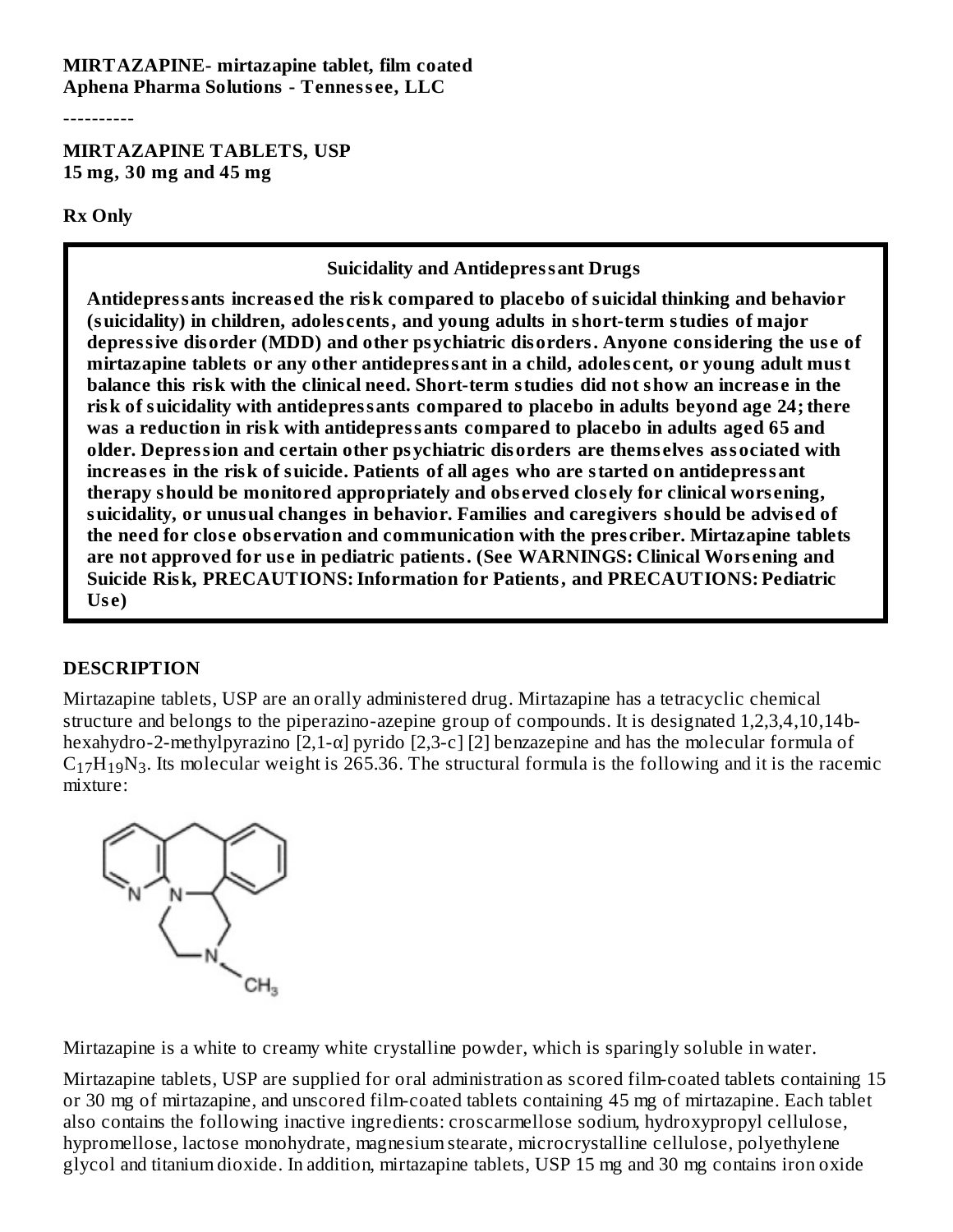yellow and mirtazapine tablets, USP 30 mg contains iron oxide red.

## **CLINICAL PHARMACOLOGY**

### **Pharmacodynamics**

The mechanism of action of mirtazapine tablets, as with other drugs effective in the treatment of major depressive disorder, is unknown.

Evidence gathered in preclinical studies suggests that mirtazapine enhances central noradrenergic and serotonergic activity. These studies have shown that mirtazapine acts as an antagonist at central presynaptic  $\alpha_2$ -adrenergic inhibitory autoreceptors and heteroreceptors, an action that is postulated to result in an increase in central noradrenergic and serotonergic activity.

Mirtazapine is a potent antagonist of 5-HT<sub>2</sub> and 5-HT<sub>3</sub> receptors. Mirtazapine has no significant affinity for the 5-HT<sub>1A</sub> and 5-HT<sub>1B</sub> receptors.

Mirtazapine is a potent antagonist of histamine  $\rm(H_{1})$  receptors, a property that may explain its prominent sedative effects.

Mirtazapine is a moderate peripheral  $\alpha_1$ -adrenergic antagonist, a property that may explain the occasional orthostatic hypotension reported in association with its use.

Mirtazapine is a moderate antagonist at muscarinic receptors, a property that may explain the relatively low incidence of anticholinergic side effects associated with its use.

## **Pharmacokinetics**

Mirtazapine tablets are rapidly and completely absorbed following oral administration and have a halflife of about 20 to 40 hours. Peak plasma concentrations are reached within about 2 hours following an oral dose. The presence of food in the stomach has a minimal effect on both the rate and extent of absorption and does not require a dosage adjustment.

Mirtazapine is extensively metabolized after oral administration. Major pathways of biotransformation are demethylation and hydroxylation followed by glucuronide conjugation. *In vitro* data from human liver microsomes indicate that cytochrome 2D6 and 1A2 are involved in the formation of the 8-hydroxy metabolite of mirtazapine, whereas cytochrome 3A is considered to be responsible for the formation of the N-desmethyl and N-oxide metabolite. Mirtazapine has an absolute bioavailability of about 50%. It is eliminated predominantly via urine (75%) with 15% in feces. Several unconjugated metabolites possess pharmacological activity but are present in the plasma at very low levels. The (–) enantiomer has an elimination half-life that is approximately twice as long as the (+) enantiomer and therefore achieves plasma levels that are about three times as high as that of the (+) enantiomer.

Plasma levels are linearly related to dose over a dose range of 15 to 80 mg. The mean elimination halflife of mirtazapine after oral administration ranges from approximately 20 to 40 hours across age and gender subgroups, with females of all ages exhibiting significantly longer elimination half-lives than males (mean half-life of 37 hours for females vs. 26 hours for males). Steady state plasma levels of mirtazapine are attained within 5 days, with about 50% accumulation (accumulation ratio  $= 1.5$ ).

Mirtazapine is approximately 85% bound to plasma proteins over a concentration range of 0.01 to 10 mcg/mL.

## **Special Populations**

## *Geriatric*

Following oral administration of mirtazapine tablets 20 mg/day for 7 days to subjects of varying ages (range, 25 to 74), oral clearance of mirtazapine was reduced in the elderly compared to the younger subjects. The differences were most striking in males, with a 40% lower clearance in elderly males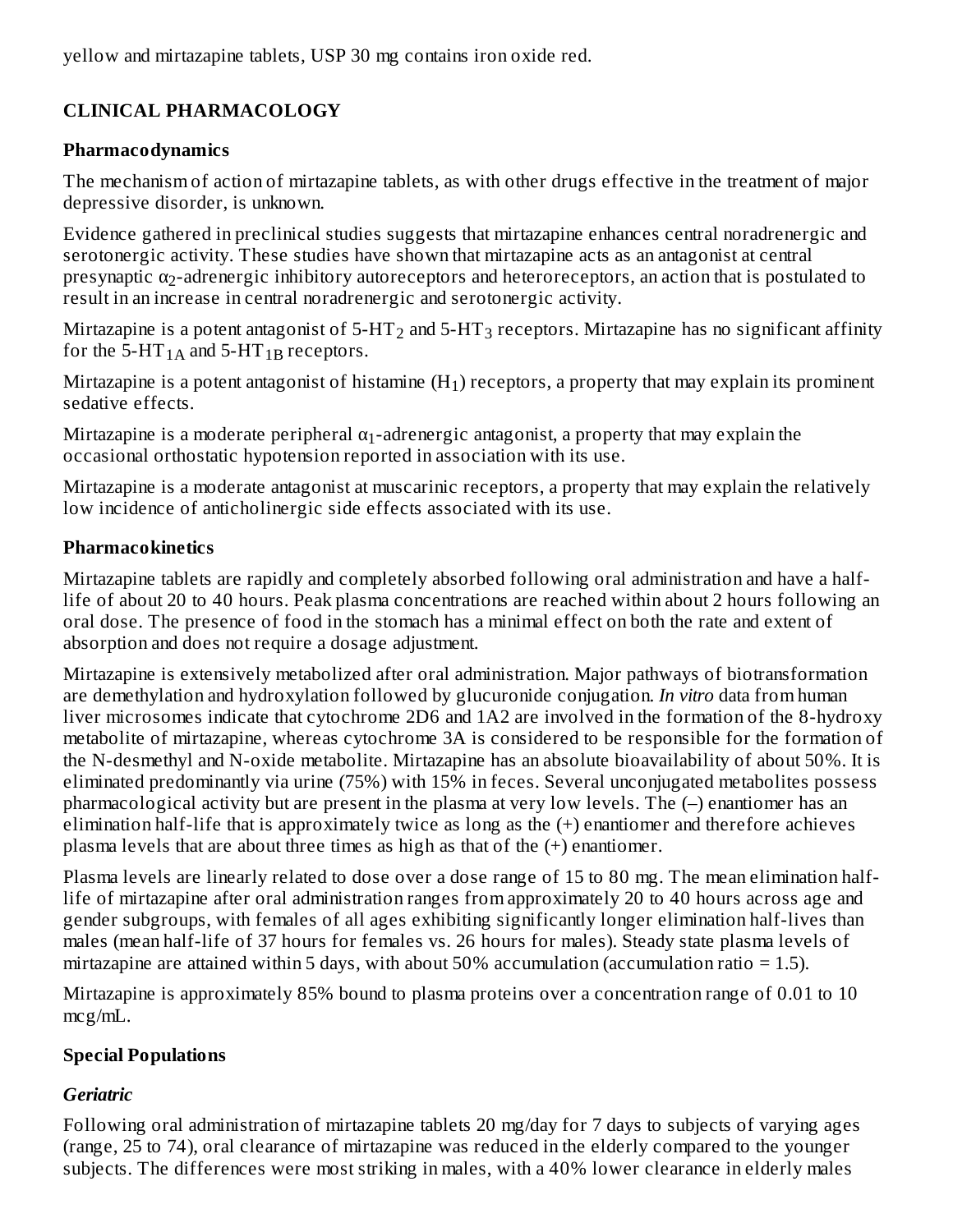compared to younger males, while the clearance in elderly females was only 10% lower compared to younger females. Caution is indicated in administering mirtazapine tablets to elderly patients (see **PRECAUTIONS** and **DOSAGE AND ADMINISTRATION**).

### *Pediatrics*

Safety and effectiveness of mirtazapine in the pediatric population have not been established (see **PRECAUTIONS**).

### *Gender*

The mean elimination half-life of mirtazapine after oral administration ranges from approximately 20 to 40 hours across age and gender subgroups, with females of all ages exhibiting significantly longer elimination half-lives than males (mean half-life of 37 hours for females vs. 26 hours for males) (see **Pharmacokinetics**).

### *Race*

There have been no clinical studies to evaluate the effect of race on the pharmacokinetics of mirtazapine tablets.

### *Renal Insufficiency*

The disposition of mirtazapine was studied in patients with varying degrees of renal function. Elimination of mirtazapine is correlated with creatinine clearance. Total body clearance of mirtazapine was reduced approximately 30% in patients with moderate (Clcr = 11 to 39 mL/min/1.73 m<sup>2</sup>) and approximately 50% in patients with severe (Clcr = < 10 mL/min/1.73 m<sup>2</sup>) renal impairment when compared to normal subjects. Caution is indicated in administering mirtazapine tablets to patients with compromised renal function (see **PRECAUTIONS** and **DOSAGE AND ADMINISTRATION**).

#### *Hepatic Insufficiency*

Following a single 15-mg oral dose of mirtazapine tablets, the oral clearance of mirtazapine was decreased by approximately 30% in hepatically impaired patients compared to subjects with normal hepatic function. Caution is indicated in administering mirtazapine tablets to patients with compromised hepatic function (see **PRECAUTIONS** and **DOSAGE AND ADMINISTRATION**).

### **Clinical Trials Showing Effectiveness**

The efficacy of mirtazapine tablets as a treatment for major depressive disorder was established in four placebo-controlled, 6-week trials in adult outpatients meeting DSM-III criteria for major depressive disorder. Patients were titrated with mirtazapine from a dose range of 5 mg up to 35 mg/day. Overall, these studies demonstrated mirtazapine to be superior to placebo on at least three of the following four measures: 21-Item Hamilton Depression Rating Scale (HDRS) total score; HDRS Depressed Mood Item; CGI Severity score; and Montgomery and Asberg Depression Rating Scale (MADRS). Superiority of mirtazapine over placebo was also found for certain factors of the HDRS, including anxiety/somatization factor and sleep disturbance factor. The mean mirtazapine dose for patients who completed these four studies ranged from 21 to 32 mg/day. A fifth study of similar design utilized a higher dose (up to 50 mg) per day and also showed effectiveness.

Examination of age and gender subsets of the population did not reveal any differential responsiveness on the basis of these subgroupings.

In a longer-term study, patients meeting (DSM-IV) criteria for major depressive disorder who had responded during an initial 8 to 12 weeks of acute treatment on mirtazapine tablets were randomized to continuation of mirtazapine tablets or placebo for up to 40 weeks of observation for relapse. Response during the open phase was defined as having achieved a HAM-D 17 total score of ≤8 and a CGI-Improvement score of 1 or 2 at two consecutive visits beginning with week 6 of the 8 to 12 weeks in the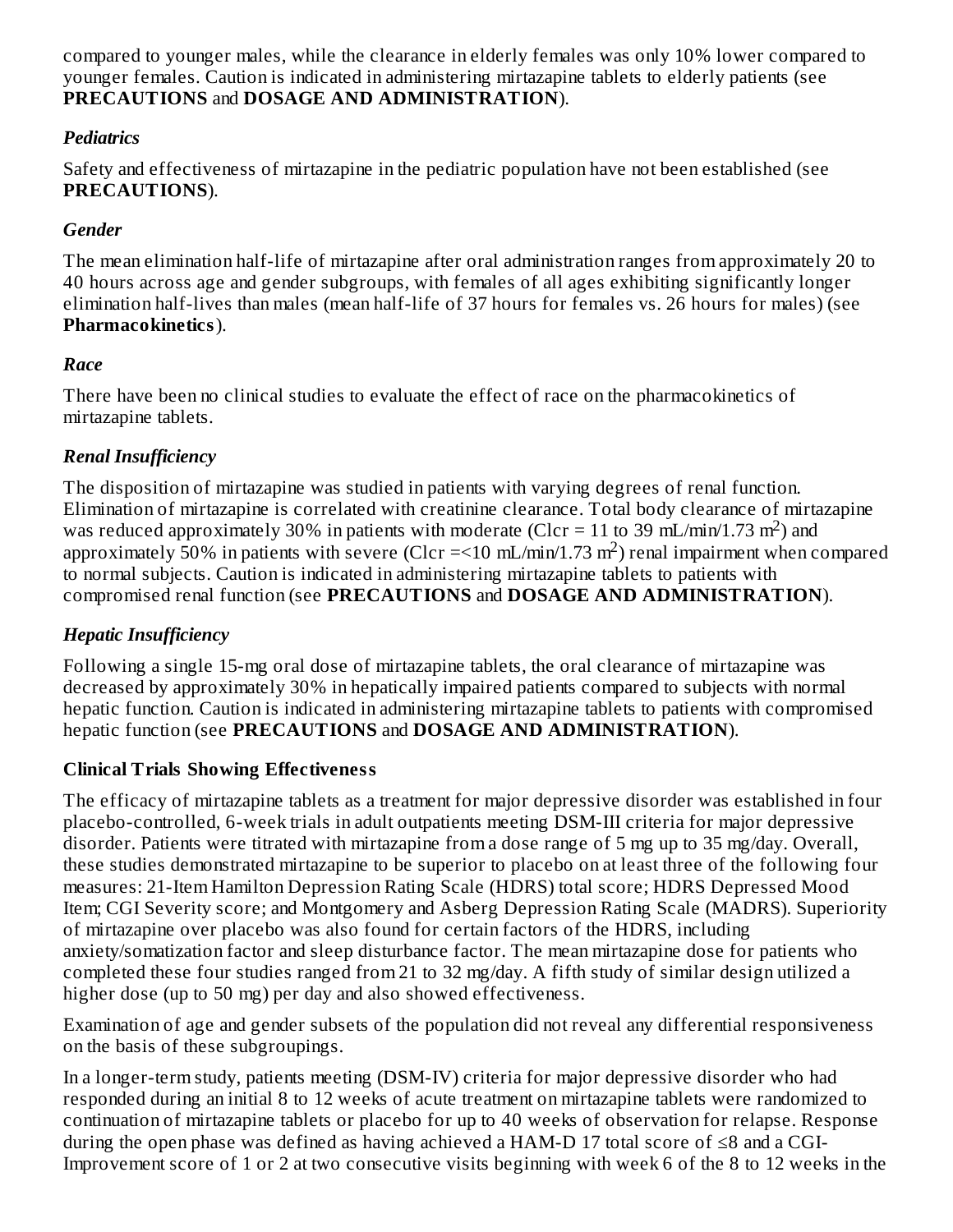open-label phase of the study. Relapse during the double-blind phase was determined by the individual investigators. Patients receiving continued mirtazapine tablets treatment experienced significantly lower relapse rates over the subsequent 40 weeks compared to those receiving placebo. This pattern was demonstrated in both male and female patients.

### **INDICATIONS AND USAGE**

Mirtazapine tablets are indicated for the treatment of major depressive disorder.

The efficacy of mirtazapine tablets in the treatment of major depressive disorder was established in 6 week controlled trials of outpatients whose diagnoses corresponded most closely to the Diagnostic and Statistical Manual of Mental Disorders – 3rd edition (DSM-III) category of major depressive disorder (see **CLINICAL PHARMACOLOGY**).

A major depressive episode (DSM-IV) implies a prominent and relatively persistent (nearly every day for at least 2 weeks) depressed or dysphoric mood that usually interferes with daily functioning, and includes at least five of the following nine symptoms: depressed mood, loss of interest in usual activities, significant change in weight and/or appetite, insomnia or hypersomnia, psychomotor agitation or retardation, increased fatigue, feelings of guilt or worthlessness, slowed thinking or impaired concentration, a suicide attempt, or suicidal ideation.

The effectiveness of mirtazapine tablets in hospitalized depressed patients has not been adequately studied.

The efficacy of mirtazapine tablets in maintaining a response in patients with major depressive disorder for up to 40 weeks following 8 to 12 weeks of initial open-label treatment was demonstrated in a placebo-controlled trial. Nevertheless, the physician who elects to use mirtazapine tablets for extended periods should periodically re-evaluate the long-term usefulness of the drug for the individual patient (see **CLINICAL PHARMACOLOGY**).

### **CONTRAINDICATIONS**

### **Hypers ensitivity**

Mirtazapine tablets are contraindicated in patients with a known hypersensitivity to mirtazapine or to any of the excipients.

#### **Monoamine Oxidas e Inhibitors**

The use of monoamine oxidase inhibitors (MAOIs) intended to treat psychiatric disorders with mirtazapine tablets, USP or within 14 days of stopping treatment with mirtazapine tablets is contraindicated because of an increased risk of serotonin syndrome. The use of mirtazapine tablets within 14 days of stopping an MAOI intended to treat psychiatric disorders is also contraindicated (see **WARNINGS** and **DOSAGE AND ADMINISTRATION**).

Starting mirtazapine tablets in a patient who is being treated with MAOIs such as linezolid or intravenous methylene blue is also contraindicated because of an increased risk of serotonin syndrome (see **WARNINGS** and **DOSAGE AND ADMINISTRATION)**.

### **WARNINGS**

## **Clinical Wors ening and Suicide Risk**

Patients with major depressive disorder (MDD), both adult and pediatric, may experience worsening of their depression and/or the emergence of suicidal ideation and behavior (suicidality) or unusual changes in behavior, whether or not they are taking antidepressant medications, and this risk may persist until significant remission occurs. Suicide is a known risk of depression and certain other psychiatric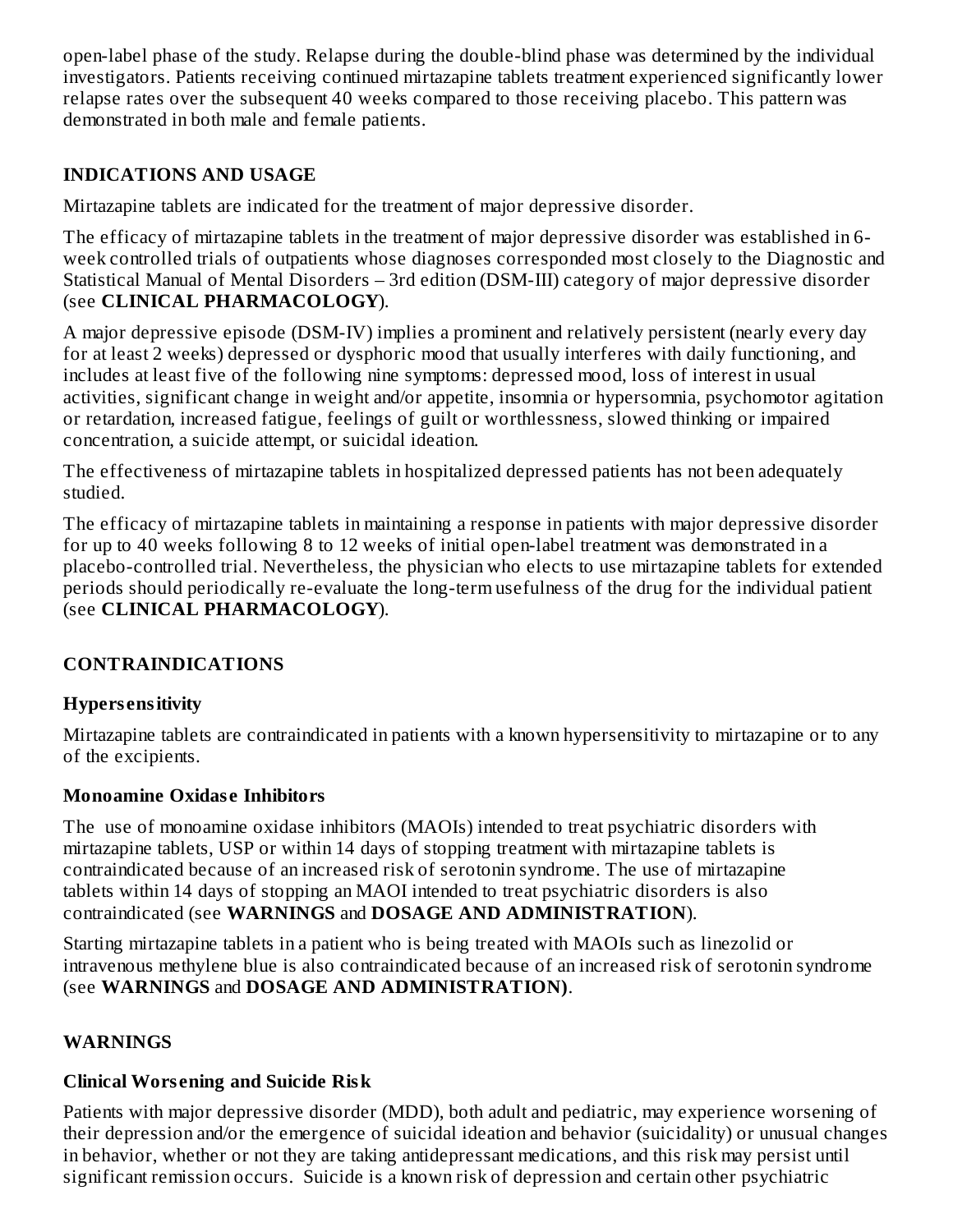disorders, and these disorders themselves are the strongest predictors of suicide. There has been a long-standing concern, however, that antidepressants may have a role in inducing worsening of depression and the emergence of suicidality in certain patients during the early phases of treatment. Pooled analyses of short-term placebo-controlled trials of antidepressant drugs (SSRIs and others) showed that these drugs increase the risk of suicidal thinking and behavior (suicidality) in children, adolescents, and young adults (ages 18 to 24) with major depressive disorder (MDD) and other psychiatric disorders. Short-term studies did not show an increase in the risk of suicidality with antidepressants compared to placebo in adults beyond age 24; there was a reduction in risk with antidepressants compared to placebo in adults aged 65 and older.

The pooled analyses of placebo-controlled trials in children and adolescents with MDD, obsessive compulsive disorder (OCD), or other psychiatric disorders included a total of 24 short-term trials of 9 antidepressant drugs in over 4400 patients. The pooled analyses of placebo-controlled trials in adults with MDD or other psychiatric disorders included a total of 295 short-term trials (median duration of 2 months) of 11 antidepressant drugs in over 77,000 patients. There was considerable variation in risk of suicidality among drugs, but a tendency toward an increase in the younger patients for almost all drugs studied. There were differences in absolute risk of suicidality across different indications, with the highest incidence in MDD. The risk differences (drug vs. placebo), however, were relatively stable within age strata and across indications. These risk differences (drug-placebo difference in the number of cases of suicidality per 1,000 patients treated) are provided in Table 1.

|                               | Table 1                                                                                        |  |  |  |  |
|-------------------------------|------------------------------------------------------------------------------------------------|--|--|--|--|
| Age<br>Range                  | Drug-placebo Difference in Number of Cases of Suicidality per 1,000 Patients<br><b>Treated</b> |  |  |  |  |
|                               | Increases Compared to Placebo                                                                  |  |  |  |  |
| $\leq 18$                     | 14 additional cases                                                                            |  |  |  |  |
| 18 to 24                      | 5 additional cases                                                                             |  |  |  |  |
| Decreases Compared to Placebo |                                                                                                |  |  |  |  |
| 25 to 64                      | 1 fewer case                                                                                   |  |  |  |  |
| $\geq 65$                     | 6 fewer cases                                                                                  |  |  |  |  |

No suicides occurred in any of the pediatric trials. There were suicides in the adult trials, but the number was not sufficient to reach any conclusion about drug effect on suicide. It is unknown whether the suicidality risk extends to longer-term use, i.e., beyond several months. However, there is substantial evidence from placebo-controlled maintenance trials in adults with depression that the use of antidepressants can delay the recurrence of depression.

#### **All patients being treated with antidepressants for any indication should be monitored appropriately and obs erved clos ely for clinical wors ening, suicidality, and unusual changes in** behavior, especially during the initial few months of a course of drug therapy, or at times of dose **changes, either increas es or decreas es.**

The following symptoms, anxiety, agitation, panic attacks, insomnia, irritability, hostility, aggressiveness, impulsivity, akathisia (psychomotor restlessness), hypomania, and mania, have been reported in adult and pediatric patients being treated with antidepressants for major depressive disorder as well as for other indications, both psychiatric and nonpsychiatric. Although a causal link between the emergence of such symptoms and either the worsening of depression and/or the emergence of suicidal impulses has not been established, there is concern that such symptoms may represent precursors to emerging suicidality.

Consideration should be given to changing the therapeutic regimen, including possibly discontinuing the medication, in patients whose depression is persistently worse, or who are experiencing emergent suicidality or symptoms that might be precursors to worsening depression or suicidality, especially if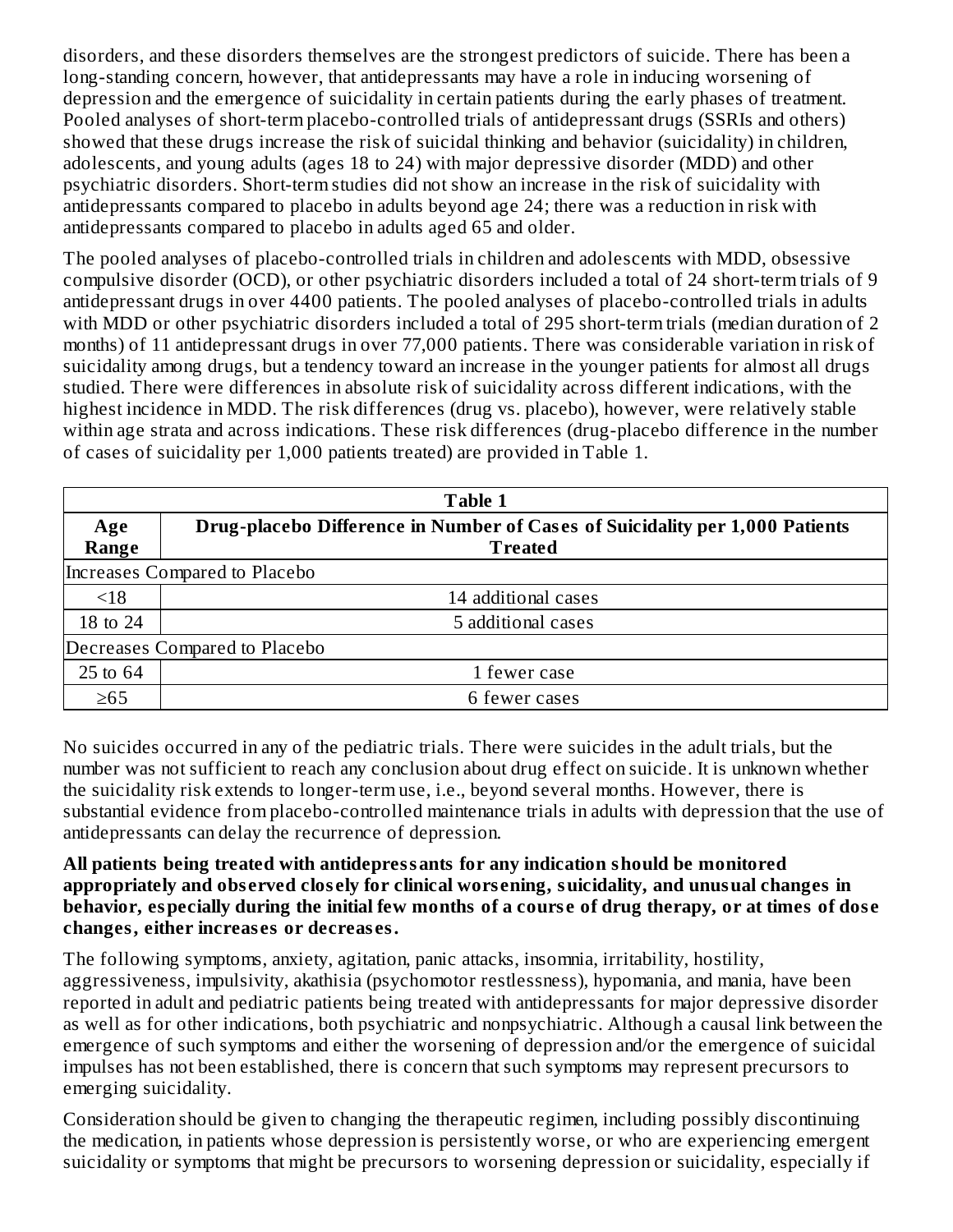these symptoms are severe, abrupt in onset, or were not part of the patient's presenting symptoms.

**Families and caregivers of patients being treated with antidepressants for major depressive disorder or other indications, both psychiatric and nonpsychiatric, should be alerted about the need to monitor patients for the emergence of agitation, irritability, unusual changes in behavior, and the other symptoms des cribed above, as well as the emergence of suicidality, and to report such symptoms immediately to health care providers. Such monitoring should include daily obs ervation by families and caregivers.** Prescriptions for mirtazapine tablets should be written for the smallest quantity of tablets consistent with good patient management, in order to reduce the risk of overdose.

### **Screening Patients for Bipolar Disorder**

A major depressive episode may be the initial presentation of bipolar disorder. It is generally believed (though not established in controlled trials) that treating such an episode with an antidepressant alone may increase the likelihood of precipitation of a mixed/manic episode in patients at risk for bipolar disorder. Whether any of the symptoms described above represent such a conversion is unknown. However, prior to initiating treatment with an antidepressant, patients with depressive symptoms should be adequately screened to determine if they are at risk for bipolar disorder; such screening should include a detailed psychiatric history, including a family history of suicide, bipolar disorder, and depression. It should be noted that mirtazapine tablets are not approved for use in treating bipolar depression.

### **Agranulocytosis**

**In premarketing clinical trials, two (one with Sjögren's Syndrome) out of 2796 patients treated with mirtazapine tablets developed agranulocytosis [absolute neutrophil count (ANC) <500/mm 3 with associated signs and symptoms, e.g., fever, infection, etc.] and a third patient developed s evere neutropenia (ANC <500/mm without any associated symptoms). For thes e three 3patients, ons et of s evere neutropenia was detected on days 61, 9, and 14 of treatment, respectively. All three patients recovered after mirtazapine tablets were stopped. Thes e three cas es yield a crude incidence of s evere neutropenia (with or without associated infection) of approximately 1.1 per thousand patients expos ed, with a very wide 95% confidence interval, i.e.,** 2.2 cases per 10,000 to 3.1 cases per 1,000. If a patient develops a sore throat, fever, stomatitis, **or other signs of infection, along with a low WBC count, treatment with mirtazapine tablets should be dis continued and the patient should be clos ely monitored.**

### **Serotonin Syndrome**

The development of a potentially life-threatening serotonin syndrome has been reported with SNRIs and SSRIs, including mirtazapine tablets, alone but particularly with concomitant use of other serotonergic drugs (including triptans, tricyclic antidepressants, fentanyl, lithium, tramadol, tryptophan, buspirone, and St. John's wort), and with drugs that impair metabolism of serotonin (in particular, MAOIs, both those intended to treat psychiatric disorders and also others, such as linezolid and intravenous methylene blue).

Serotonin syndrome symptoms may include mental status changes (e.g., agitation, hallucinations, delirium, and coma), autonomic instability (e.g., tachycardia, labile blood pressure, dizziness, diaphoresis, flushing, hyperthermia), neuromuscular symptoms (e.g., tremor, rigidity, myoclonus, hyperreflexia, incoordination), seizures, and/or gastrointestinal symptoms (e.g., nausea, vomiting, diarrhea). Patients should be monitored for the emergence of serotonin syndrome.

The concomitant use of mirtazapine tablets with MAOIs intended to treat psychiatric disorders is contraindicated. Mirtazapine tablets should also not be started in a patient who is being treated with MAOIs such as linezolid or intravenous methylene blue. All reports with methylene blue that provided information on the route of administration involved intravenous administration in the dose range of 1 mg/kg to 8 mg/kg. No reports involved the administration of methylene blue by other routes (such as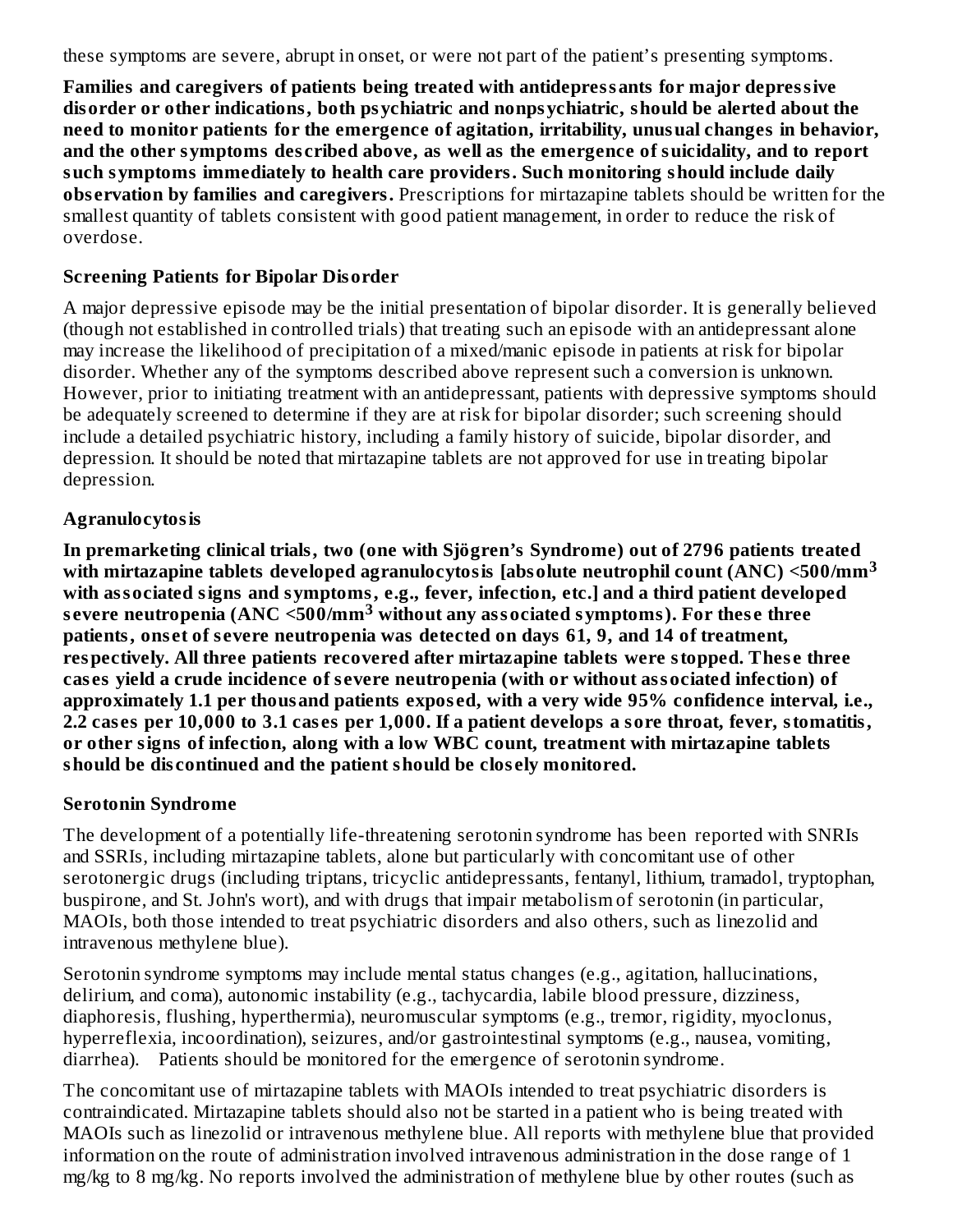oral tablets or local tissue injection) or at lower doses. There may be circumstances when it is necessary to initiate treatment with an MAOI such as linezolid or intravenous methylene blue in a patient taking mirtazapine tablets. Mirtazapine tablets should be discontinued before initiating treatment with the MAOI (see **CONTRAINDICATIONS** and **DOSAGE AND ADMINISTRATION**).

If concomitant use of mirtazapine with other serotonergic drugs, including triptans, tricyclic antidepressants, fentanyl, lithium, tramadol, buspirone, tryptophan, and St. John's wort, is clinically warranted, be aware of a potential increased risk for serotonin syndrome, particularly during treatment initiation and dose increases.

Treatment with mirtazapine tablets and any concomitant serotonergic agents should be discontinued immediately if the above events occur and supportive symptomatic treatment should be initiated.

### **Angle-closure Glaucoma**

The pupillary dilation that occurs following use of many antidepressant drugs including mirtazapine may trigger an angle-closure attack in a patient with anatomically narrow angles who does not have a patent iridectomy.

### **QT Prolongation and Torsades de Pointes**

The effect of mirtazapine on QTc interval was assessed in a clinical randomized trial with placebo and positive (moxifloxacin) controls involving 54 healthy volunteers using exposure response analysis. This trial showed a positive relationship between mirtazapine concentrations and prolongation of the QTc interval. However, the degree of QT prolongation observed with both 45 mg (therapeutic) and 75 mg (supratherapeutic) doses of mirtazapine was not at a level generally considered to be clinically meaningful. During the postmarketing use of mirtazapine, cases of QT prolongation, Torsades de Pointes, ventricular tachycardia, and sudden death, have been reported (see **ADVERSE REACTIONS**). The majority of reports occurred in association with overdose or in patients with other risk factors for QT prolongation, including concomitant use of QTc-prolonging medicines (see **PRECAUTIONS, Drug Interactions and OVERDOSAGE** sections). Caution should be exercised when mirtazapine is prescribed in patients with known cardiovascular disease or family history of QT prolongation, and in concomitant use with other medicinal products thought to prolong the QTc interval.

### **PRECAUTIONS**

### **General**

### *Discontinuation Symptoms*

There have been reports of adverse reactions upon the discontinuation of mirtazapine tablets, USP (particularly when abrupt), including but not limited to the following: dizziness, abnormal dreams, sensory disturbances (including paresthesia and electric shock sensations), agitation, anxiety, fatigue, confusion, headache, tremor, nausea, vomiting, and sweating, or other symptoms which may be of clinical significance. The majority of the reported cases are mild and self-limiting. Even though these have been reported as adverse reactions, it should be realized that these symptoms may be related to underlying disease.

Patients currently taking mirtazapine tablets should NOT discontinue treatment abruptly, due to risk of discontinuation symptoms. At the time that a medical decision is made to discontinue treatment with mirtazapine tablets, a gradual reduction in the dose, rather than an abrupt cessation, is recommended.

### *Akathisia/Psychomotor Restlessness*

The use of antidepressants has been associated with the development of akathisia, characterized by a subjectively unpleasant or distressing restlessness and need to move, often accompanied by an inability to sit or stand still. This is most likely to occur within the first few weeks of treatment. In patients who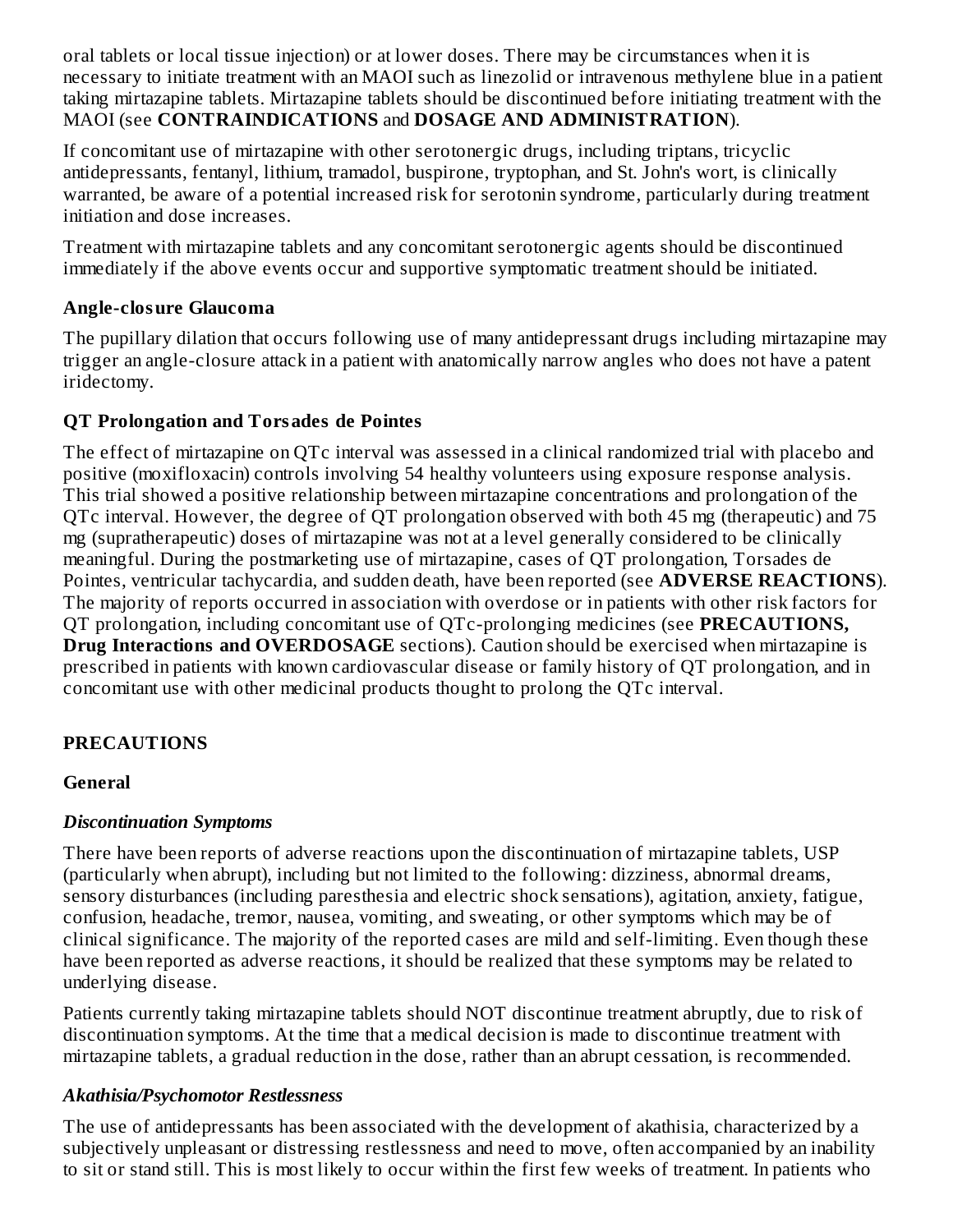develop these symptoms, increasing the dose may be detrimental.

### *Hyponatremia*

Hyponatremia has been reported very rarely with the use of mirtazapine. Caution should be exercised in patients at risk, such as elderly patients or patients concomitantly treated with medications known to cause hyponatremia.

## *Somnolence*

In US controlled studies, somnolence was reported in 54% of patients treated with mirtazapine tablets, compared to 18% for placebo and 60% for amitriptyline. In these studies, somnolence resulted in discontinuation for 10.4% of mirtazapine tablets-treated patients, compared to 2.2% for placebo. It is unclear whether or not tolerance develops to the somnolent effects of mirtazapine tablets. Because of the potentially significant effects of mirtazapine tablets on impairment of performance, patients should be cautioned about engaging in activities requiring alertness until they have been able to assess the drug's effect on their own psychomotor performance (see **PRECAUTIONS:Information for Patients**).

### *Dizziness*

In US controlled studies, dizziness was reported in 7% of patients treated with mirtazapine tablets, compared to 3% for placebo and 14% for amitriptyline. It is unclear whether or not tolerance develops to the dizziness observed in association with the use of mirtazapine tablets.

## *Increased Appetite/Weight Gain*

In US controlled studies, appetite increase was reported in 17% of patients treated with mirtazapine tablets, compared to 2% for placebo and 6% for amitriptyline. In these same trials, weight gain of  $\geq$ 7% of body weight was reported in 7.5% of patients treated with mirtazapine, compared to 0% for placebo and 5.9% for amitriptyline. In a pool of premarketing US studies, including many patients for long-term, open-label treatment, 8% of patients receiving mirtazapine tablets discontinued for weight gain. In an 8 week-long pediatric clinical trial of doses between 15 to 45 mg/day, 49% of mirtazapine treated patients had a weight gain of at least 7%, compared to 5.7% of placebo-treated patients (see **PRECAUTIONS: Pediatric Us e**).

## *Cholesterol/Triglycerides*

In US controlled studies, nonfasting cholesterol increases to ≥20% above the upper limits of normal were observed in 15% of patients treated with mirtazapine tablets, compared to 7% for placebo and 8% for amitriptyline. In these same studies, nonfasting triglyceride increases to ≥500 mg/dL were observed in 6% of patients treated with mirtazapine, compared to 3% for placebo and 3% for amitriptyline.

## *Transaminase Elevations*

Clinically significant ALT (SGPT) elevations ( $\geq$ 3 times the upper limit of the normal range) were observed in 2.0% (8/424) of patients exposed to mirtazapine tablets in a pool of short-term US controlled trials, compared to 0.3% (1/328) of placebo patients and 2.0% (3/181) of amitriptyline patients. Most of these patients with ALT increases did not develop signs or symptoms associated with compromised liver function. While some patients were discontinued for the ALT increases, in other cases, the enzyme levels returned to normal despite continued mirtazapine treatment. Mirtazapine tablets should be used with caution in patients with impaired hepatic function (see **CLINICAL PHARMACOLOGY** and **DOSAGE AND ADMINISTRATION**).

## *Activation of Mania/Hypomania*

Mania/hypomania occurred in approximately 0.2% (3/1299 patients) of mirtazapine tablet-treated patients in US studies. Although the incidence of mania/hypomania was very low during treatment with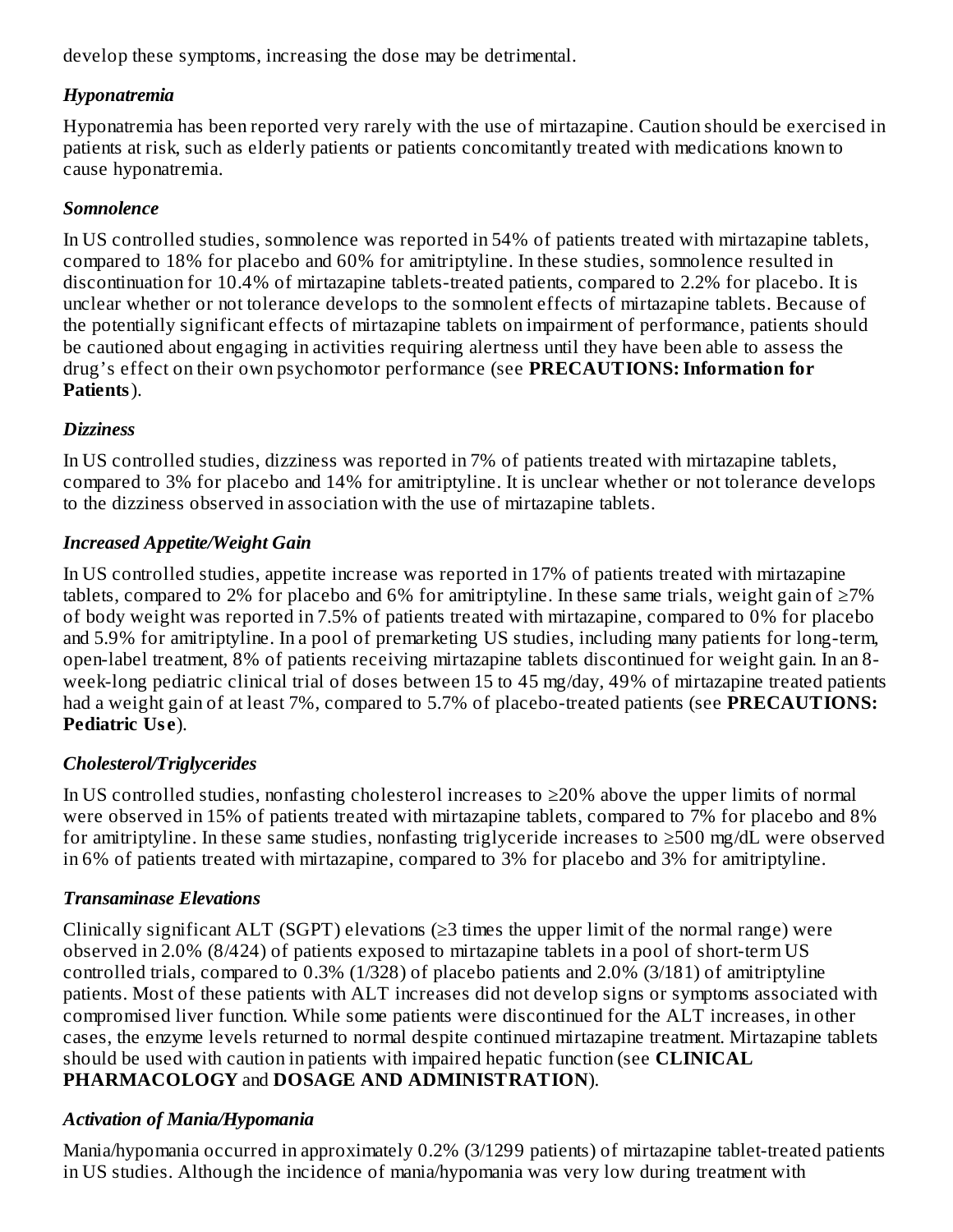mirtazapine, it should be used carefully in patients with a history of mania/hypomania.

### *Seizure*

In premarketing clinical trials, only one seizure was reported among the 2796 US and non-US patients treated with mirtazapine tablets. However, no controlled studies have been carried out in patients with a history of seizures. Therefore, care should be exercised when mirtazapine is used in these patients.

### *Use in Patients with Concomitant Illness*

Clinical experience with mirtazapine tablets in patients with concomitant systemic illness is limited. Accordingly, care is advisable in prescribing mirtazapine for patients with diseases or conditions that affect metabolism or hemodynamic responses.

Mirtazapine tablets have not been systematically evaluated or used to any appreciable extent in patients with a recent history of myocardial infarction or other significant heart disease. Mirtazapine tablets were associated with significant orthostatic hypotension in early clinical pharmacology trials with normal volunteers. Orthostatic hypotension was infrequently observed in clinical trials with depressed patients. Mirtazapine tablets should be used with caution in patients with known cardiovascular or cerebrovascular disease that could be exacerbated by hypotension (history of myocardial infarction, angina, or ischemic stroke) and conditions that would predispose patients to hypotension (dehydration, hypovolemia, and treatment with antihypertensive medication).

Mirtazapine clearance is decreased in patients with moderate [glomerular filtration rate (GFR) =11 to 39  $mL/min/1.73 m<sup>2</sup>$ ] and severe [GFR <10 mL/min/1.73 m<sup>2</sup>] renal impairment, and also in patients with hepatic impairment. Caution is indicated in administering mirtazapine tablets to such patients (see **CLINICAL PHARMACOLOGY** and **DOSAGE AND ADMINISTRATION**).

### **Information for Patients**

Prescribers or other health professionals should inform patients, their families, and their caregivers about the benefits and risks associated with treatment with mirtazapine tablets and should counsel them in its appropriate use. A patient Medication Guide about "Antidepressant Medicines, Depression and other Serious Mental Illnesses, and Suicidal Thoughts or Actions" is available for mirtazapine tablets. The prescriber or health professional should instruct patients, their families, and their caregivers to read the Medication Guide and should assist them in understanding its contents. Patients should be given the opportunity to discuss the contents of the Medication Guide and to obtain answers to any questions they may have. The complete text of the Medication Guide is reprinted at the end of this document.

Patients should be advised of the following issues and asked to alert their prescriber if these occur while taking mirtazapine tablets.

### *Clinical Worsening and Suicide Risk*

Patients, their families, and their caregivers should be encouraged to be alert to the emergence of anxiety, agitation, panic attacks, insomnia, irritability, hostility, aggressiveness, impulsivity, akathisia (psychomotor restlessness), hypomania, mania, other unusual changes in behavior, worsening of depression, and suicidal ideation, especially early during antidepressant treatment and when the dose is adjusted up or down. Families and caregivers of patients should be advised to look for the emergence of such symptoms on a day-to-day basis, since changes may be abrupt. Such symptoms should be reported to the patient's prescriber or health professional, especially if they are severe, abrupt in onset, or were not part of the patient's presenting symptoms. Symptoms such as these may be associated with an increased risk for suicidal thinking and behavior and indicate a need for very close monitoring and possibly changes in the medication.

## *Agranulocytosis*

Patients who are to receive mirtazapine tablets should be warned about the risk of developing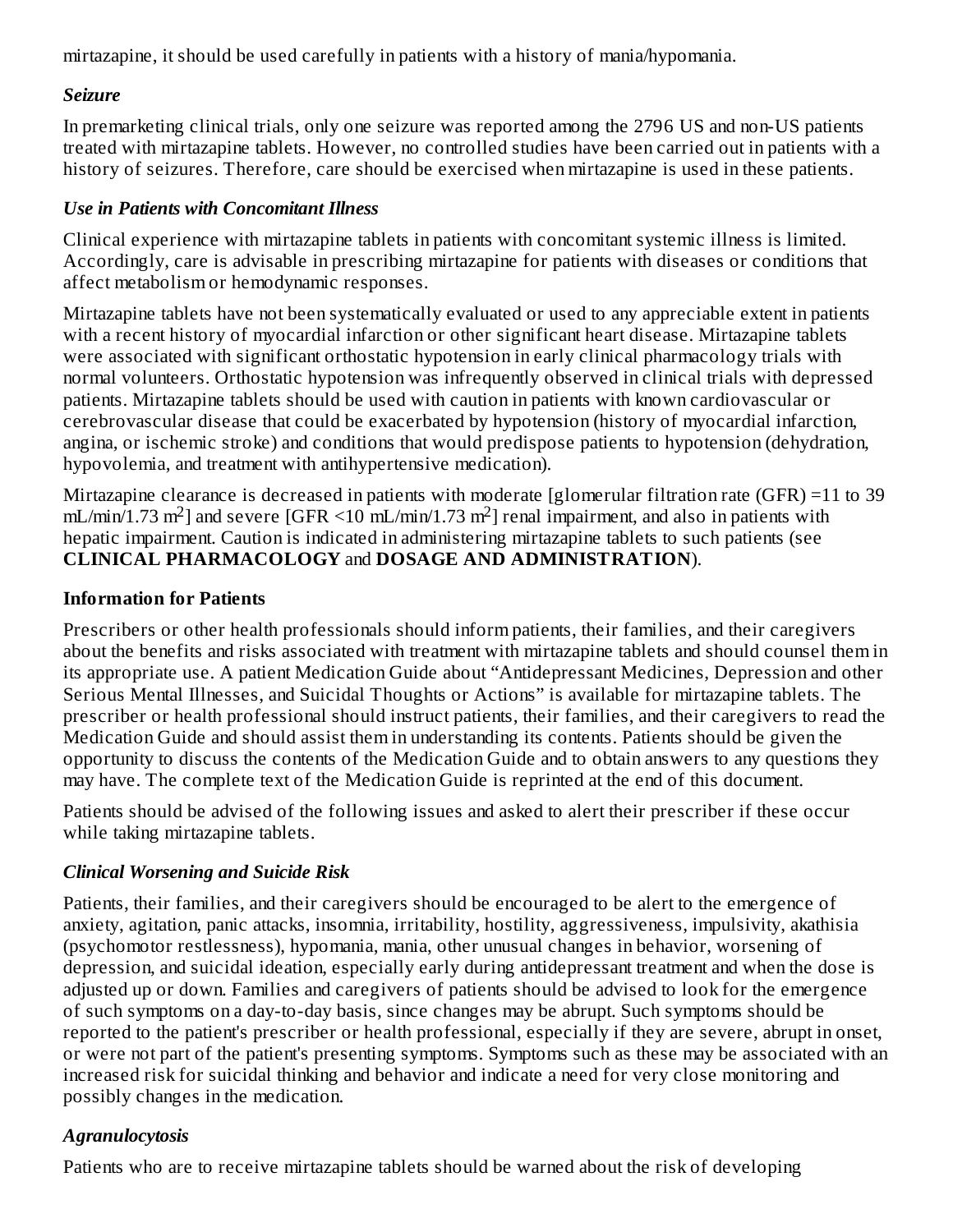agranulocytosis. Patients should be advised to contact their physician if they experience any indication of infection such as fever, chills, sore throat, mucous membrane ulceration, or other possible signs of infection. Particular attention should be paid to any flu-like complaints or other symptoms that might suggest infection.

#### *Interference with Cognitive and Motor Performance*

Mirtazapine tablets may impair judgment, thinking, and particularly, motor skills, because of its prominent sedative effect. The drowsiness associated with mirtazapine use may impair a patient's ability to drive, use machines, or perform tasks that require alertness. Thus, patients should be cautioned about engaging in hazardous activities until they are reasonably certain that mirtazapine tablet therapy does not adversely affect their ability to engage in such activities.

#### *Completing Course of Therapy*

While patients may notice improvement with mirtazapine tablet therapy in 1 to 4 weeks, they should be advised to continue therapy as directed.

#### *Concomitant Medication*

Patients should be advised to inform their physician if they are taking, or intend to take, any prescription or over-the-counter drugs, since there is a potential for mirtazapine tablets to interact with other drugs.

Patients should be made aware of a potential increased risk for serotonin syndrome if concomitant use of mirtazapine tablets with other serotonergic drugs, including triptans, tricyclic antidepressants, fentanyl, lithium, tramadol, buspirone, tryptophan, and St. John's wort, is clinically warranted, particularly during treatment initiation and dose increases.

#### *Alcohol*

The impairment of cognitive and motor skills produced by mirtazapine tablets has been shown to be additive with those produced by alcohol. Accordingly, patients should be advised to avoid alcohol while taking mirtazapine.

#### *Pregnancy*

Patients should be advised to notify their physician if they become pregnant or intend to become pregnant during mirtazapine tablets therapy.

#### *Nursing*

Patients should be advised to notify their physician if they are breastfeeding an infant.

#### **Laboratory Tests**

There are no routine laboratory tests recommended.

### **Drug Interactions**

As with other drugs, the potential for interaction by a variety of mechanisms (e.g., pharmacodynamic, pharmacokinetic inhibition or enhancement, etc.) is a possibility (see **CLINICAL PHARMACOLOGY).**

#### *Monoamine Oxidase Inhibitors*

(See **CONTRAINDICATIONS, WARNINGS,** and **DOSAGE AND ADMINISTRATION**.)

### *Serotonergic Drugs*

(See **CONTRAINDICATIONS** and **WARNINGS**.)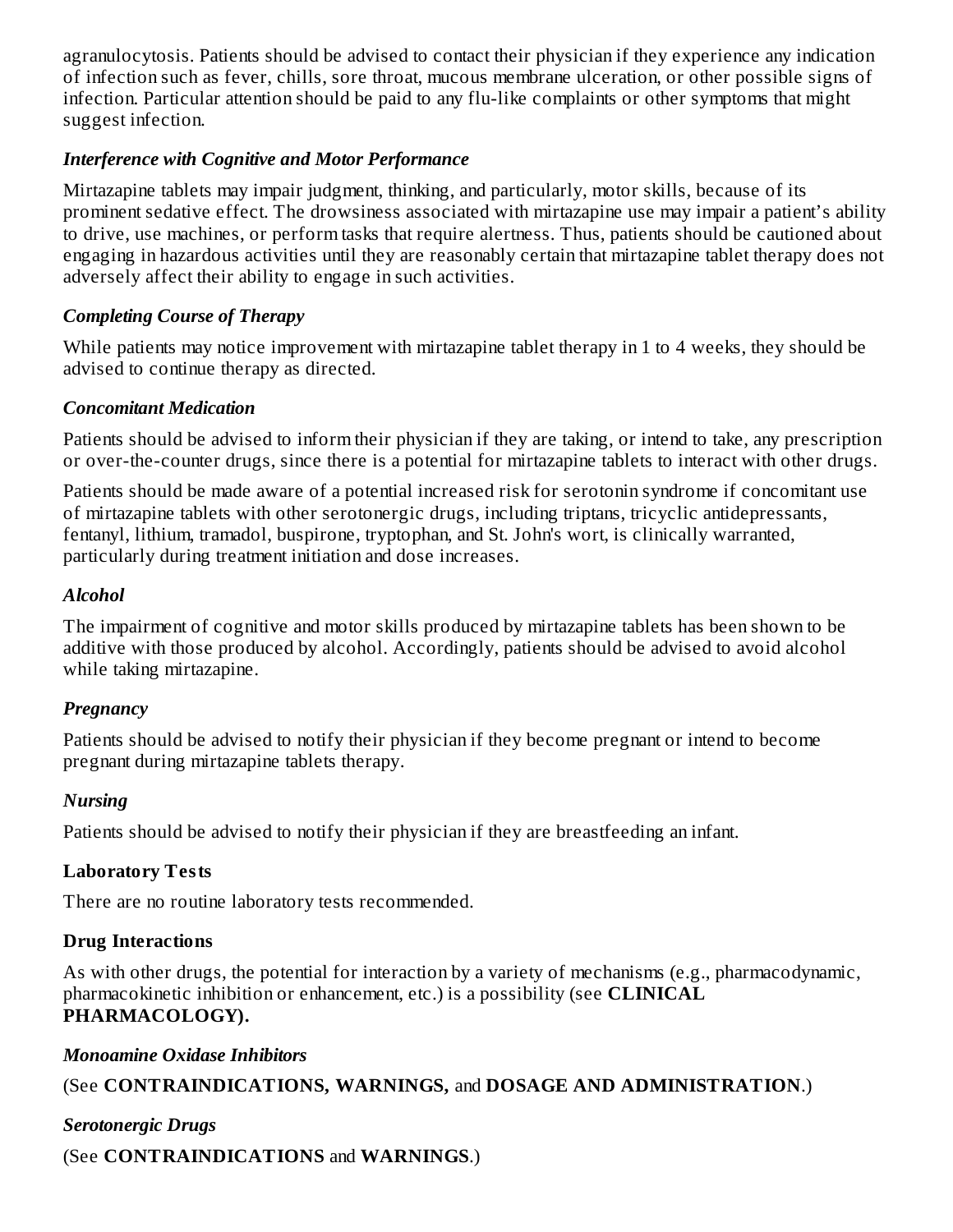### *Drugs Affecting Hepatic Metabolism*

The metabolism and pharmacokinetics of mirtazapine tablets may be affected by the induction or inhibition of drug-metabolizing enzymes.

### *Drugs that are Metabolized by and/or Inhibit Cytochrome P450 Enzymes*

#### *CYP Enzyme Inducers (these studies used both drugs at steady state)*

Phenytoin: In healthy male patients (n=18), phenytoin (200 mg daily) increased mirtazapine (30 mg daily) clearance about 2-fold, resulting in a decrease in average plasma mirtazapine concentrations of 45%. Mirtazapine did not significantly affect the pharmacokinetics of phenytoin.

Carbamazepine: In healthy male patients (n=24), carbamazepine (400 mg b.i.d.) increased mirtazapine (15 mg b.i.d.) clearance about 2-fold, resulting in a decrease in average plasma mirtazapine concentrations of 60%.

When phenytoin, carbamazepine, or another inducer of hepatic metabolism (such as rifampicin) is added to mirtazapine therapy, the mirtazapine dose may have to be increased. If treatment with such a medicinal product is discontinued, it may be necessary to reduce the mirtazapine dose.

#### *CYP Enzyme Inhibitors*

Cimetidine: In healthy male patients (n=12), when cimetidine, a weak inhibitor of CYP1A2, CYP2D6, and CYP3A4, given at 800 mg b.i.d. at steady state was coadministered with mirtazapine (30 mg daily) at steady state, the Area Under the Curve (AUC) of mirtazapine increased more than 50%. Mirtazapine did not cause relevant changes in the pharmacokinetics of cimetidine. The mirtazapine dose may have to be decreased when concomitant treatment with cimetidine is started, or increased when cimetidine treatment is discontinued.

Ketoconazole: In healthy, male, Caucasian patients (n=24), coadministration of the potent CYP3A4 inhibitor ketoconazole (200 mg b.i.d. for 6.5 days) increased the peak plasma levels and the AUC of a single 30-mg dose of mirtazapine by approximately 40% and 50%, respectively.

Caution should be exercised when coadministering mirtazapine with potent CYP3A4 inhibitors, HIV protease inhibitors, azole antifungals, erythromycin, or nefazodone.

Paroxetine: In an *in vivo* interaction study in healthy, CYP2D6 extensive metabolizer patients (n=24), mirtazapine (30 mg/day), at steady state, did not cause relevant changes in the pharmacokinetics of steady state paroxetine (40 mg/day), a CYP2D6 inhibitor.

### *Other Drug-drug Interactions*

### *Amitriptyline*

In healthy, CYP2D6 extensive metabolizer patients (n=32), amitriptyline (75 mg daily), at steady state, did not cause relevant changes in the pharmacokinetics of steady state mirtazapine (30 mg daily); mirtazapine also did not cause relevant changes to the pharmacokinetics of amitriptyline.

### *Warfarin*

In healthy male subjects (n=16), mirtazapine (30 mg daily), at steady state, caused a small (0.2) but statistically significant increase in the International Normalized Ratio (INR) in subjects treated with warfarin. As at a higher dose of mirtazapine, a more pronounced effect can not be excluded, it is advisable to monitor the INR in case of concomitant treatment of warfarin with mirtazapine.

### *Lithium*

No relevant clinical effects or significant changes in pharmacokinetics have been observed in healthy male subjects on concurrent treatment with subtherapeutic levels of lithium (600 mg/day for 10 days) at steady state and a single 30-mg dose of mirtazapine. The effects of higher doses of lithium on the pharmacokinetics of mirtazapine are unknown.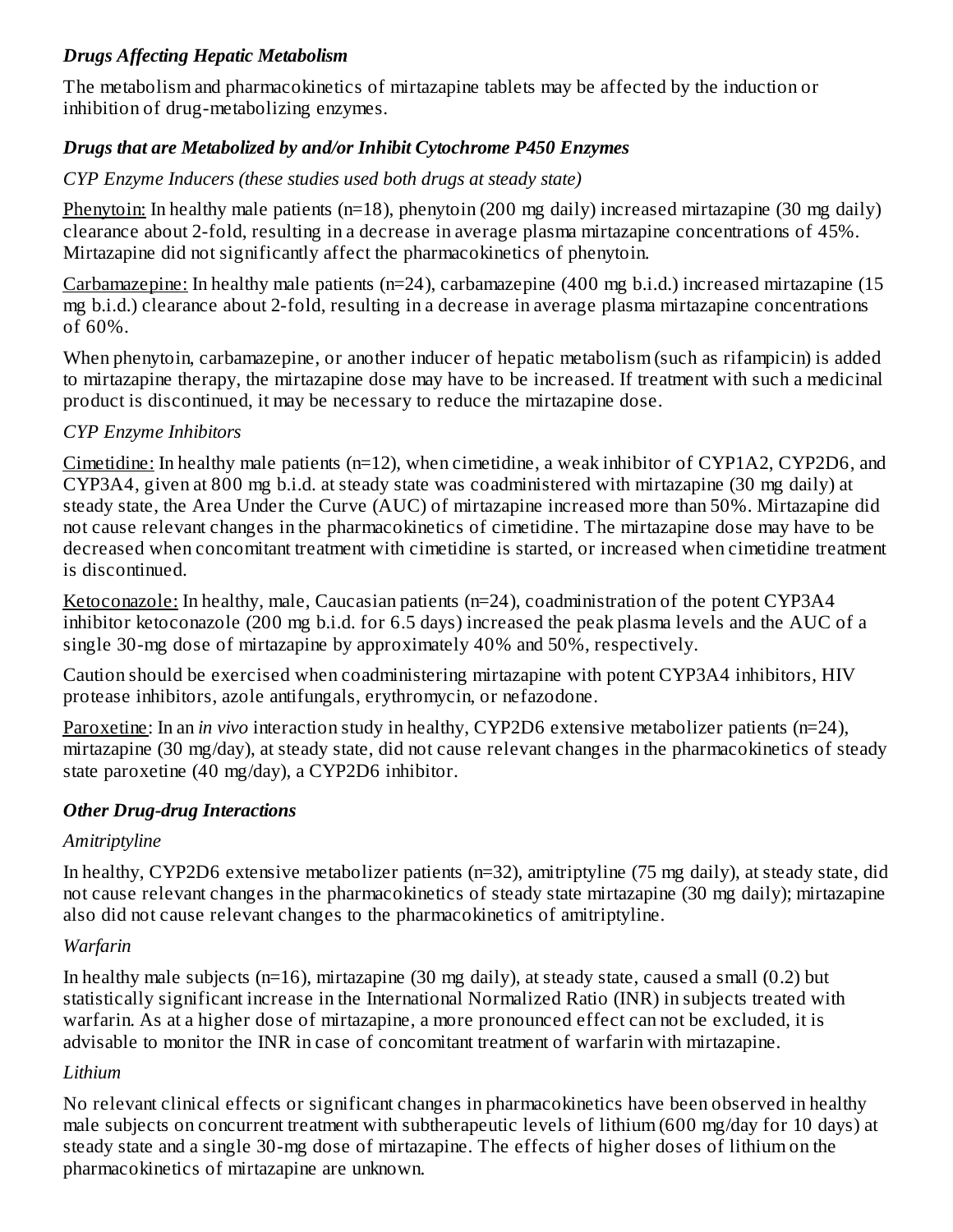### *Risperidone*

In an *in vivo*, nonrandomized, interaction study, subjects (n=6) in need of treatment with an antipsychotic and antidepressant drug, showed that mirtazapine (30 mg daily) at steady state did not influence the pharmacokinetics of risperidone (up to 3 mg b.i.d.).

### *Alcohol*

Concomitant administration of alcohol (equivalent to 60 g) had a minimal effect on plasma levels of mirtazapine (15 mg) in 6 healthy male subjects. However, the impairment of cognitive and motor skills produced by mirtazapine tablets were shown to be additive with those produced by alcohol. Accordingly, patients should be advised to avoid alcohol while taking mirtazapine tablets.

### *Diazepam*

Concomitant administration of diazepam (15 mg) had a minimal effect on plasma levels of mirtazapine (15 mg) in 12 healthy subjects. However, the impairment of motor skills produced by mirtazapine tablets has been shown to be additive with those caused by diazepam. Accordingly, patients should be advised to avoid diazepam and other similar drugs while taking mirtazapine tablets.

### *QTc-Prolonging Drugs*

The risk of QT prolongation and/or ventricular arrhythmias (e.g., Torsades de Pointes) may be increased with concomitant use of medicines which prolong the QTc interval (e.g., some antipsychotics and antibiotics) and in case of mirtazapine overdose (see **ADVERSE REACTIONS** and **OVERDOSAGE** sections).

### **Carcinogenesis, Mutagenesis, Impairment of Fertility**

### *Carcinogenesis*

Carcinogenicity studies were conducted with mirtazapine given in the diet at doses of 2, 20, and 200 mg/kg/day to mice and 2, 20, and 60 mg/kg/day to rats. The highest doses used are approximately 20 and 12 times the maximum recommended human dose (MRHD) of 45 mg/day on an mg/m<sup>2</sup> basis in mice and rats, respectively. There was an increased incidence of hepatocellular adenoma and carcinoma in male mice at the high dose. In rats, there was an increase in hepatocellular adenoma in females at the mid and high doses and in hepatocellular tumors and thyroid follicular adenoma/cystadenoma and carcinoma in males at the high dose. The data suggest that the above effects could possibly be mediated by nongenotoxic mechanisms, the relevance of which to humans is not known.

The doses used in the mouse study may not have been high enough to fully characterize the carcinogenic potential of mirtazapine tablets.

#### *Mutagenesis*

Mirtazapine was not mutagenic or clastogenic and did not induce general DNA damage as determined in several genotoxicity tests: Ames test, *in vitro* gene mutation assay in Chinese hamster V 79 cells, *in vitro* sister chromatid exchange assay in cultured rabbit lymphocytes, *in vivo* bone marrow micronucleus test in rats, and unscheduled DNA synthesis assay in HeLa cells.

### *Impairment of Fertility*

In a fertility study in rats, mirtazapine was given at doses up to 100 mg/kg [20 times the maximum recommended human dose (MRHD) on an mg/m<sup>2</sup> basis]. Mating and conception were not affected by the drug, but estrous cycling was disrupted at doses that were 3 or more times the MRHD, and preimplantation losses occurred at 20 times the MRHD.

### **Pregnancy**

#### *Teratogenic Effects*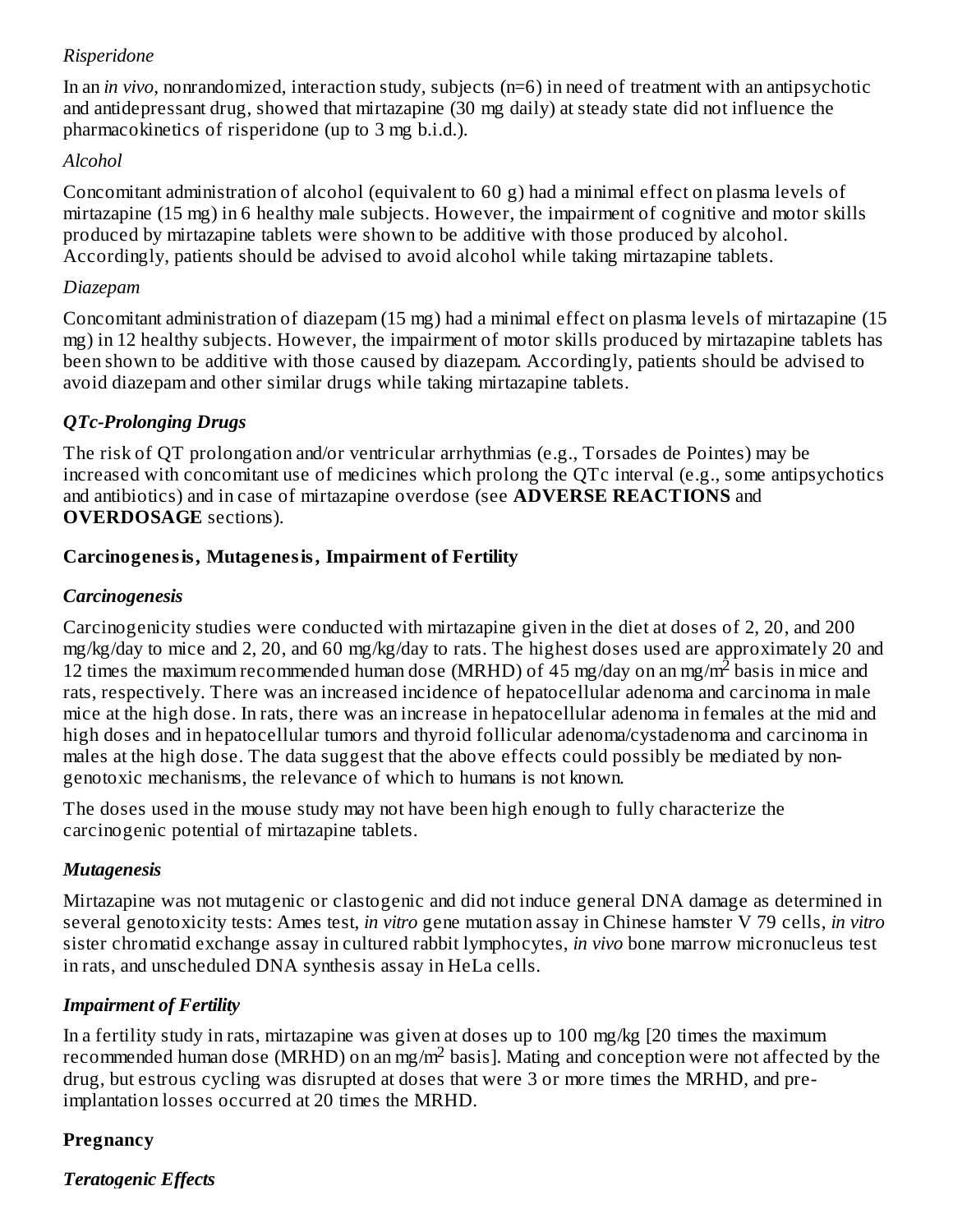Reproduction studies in pregnant rats and rabbits at doses up to 100 mg/kg and 40 mg/kg, respectively [20 and 17 times the maximum recommended human dose (MRHD) on an mg/m<sup>2</sup> basis, respectively], have revealed no evidence of teratogenic effects. However, in rats, there was an increase in postimplantation losses in dams treated with mirtazapine. There was an increase in pup deaths during the first 3 days of lactation and a decrease in pup birth weights. The cause of these deaths is not known. The effects occurred at doses that were 20 times the MRHD, but not at 3 times the MRHD, on an mg/m<sup>2</sup> basis. There are no adequate and well-controlled studies in pregnant women. Because animal reproduction studies are not always predictive of human response, this drug should be used during pregnancy only if clearly needed.

### **Nursing Mothers**

*Teratogenic Effects*

Because some mirtazapine may be excreted into breast milk, caution should be exercised when mirtazapine tablets are administered to nursing women.

### **Pediatric Us e**

Safety and effectiveness in the pediatric population have not been established (see **BOXED WARNING** and **WARNINGS: Clinical Wors ening and Suicide Risk**). Two placebo-controlled trials in 258 pediatric patients with MDD have been conducted with mirtazapine tablets, and the data were not sufficient to support a claim for use in pediatric patients. Anyone considering the use of mirtazapine tablets in a child or adolescent must balance the potential risks with the clinical need.

In an 8-week-long pediatric clinical trial of doses between 15 to 45 mg/day, 49% of mirtazapine-treated patients had a weight gain of at least 7%, compared to 5.7% of placebo-treated patients. The mean increase in weight was 4 kg (2 kg SD) for mirtazapine-treated patients versus 1 kg (2 kg SD) for placebo-treated patients (see **PRECAUTIONS, Increas ed Appetite/Weight Gain**).

### **Geriatric Us e**

Approximately 190 elderly individuals (≥65 years of age) participated in clinical studies with mirtazapine tablets. This drug is known to be substantially excreted by the kidney (75%), and the risk of decreased clearance of this drug is greater in patients with impaired renal function. Because elderly patients are more likely to have decreased renal function, care should be taken in dose selection. Sedating drugs may cause confusion and over-sedation in the elderly. No unusual adverse age-related phenomena were identified in this group. Pharmacokinetic studies revealed a decreased clearance in the elderly. Caution is indicated in administering mirtazapine tablets to elderly patients (see **CLINICAL PHARMACOLOGY** and **DOSAGE AND ADMINISTRATION**).

### **ADVERSE REACTIONS**

### **Associated with Dis continuation of Treatment**

Approximately 16% of the 453 patients who received mirtazapine tablets in US 6-week controlled clinical trials discontinued treatment due to an adverse experience, compared to 7% of the 361 placebotreated patients in those studies. The most common events (≥1%) associated with discontinuation and considered to be drug related (i.e., those events associated with dropout at a rate at least twice that of placebo) are included in Table 2.

| $\mid$ Table 2 : Common Adverse Events Associated with Discontinuation of Treatment in 6-week US |                                                         |                |  |  |  |  |
|--------------------------------------------------------------------------------------------------|---------------------------------------------------------|----------------|--|--|--|--|
|                                                                                                  | <b>Mirtazapine Tablets Trials</b>                       |                |  |  |  |  |
|                                                                                                  | Percentage of Patients Discontinuing with Adverse Event |                |  |  |  |  |
| <b>Adverse Event</b>                                                                             | <b>Mirtazapine Tablets</b>                              | <b>Placebo</b> |  |  |  |  |
|                                                                                                  | $(n=453)$                                               | $(n=361)$      |  |  |  |  |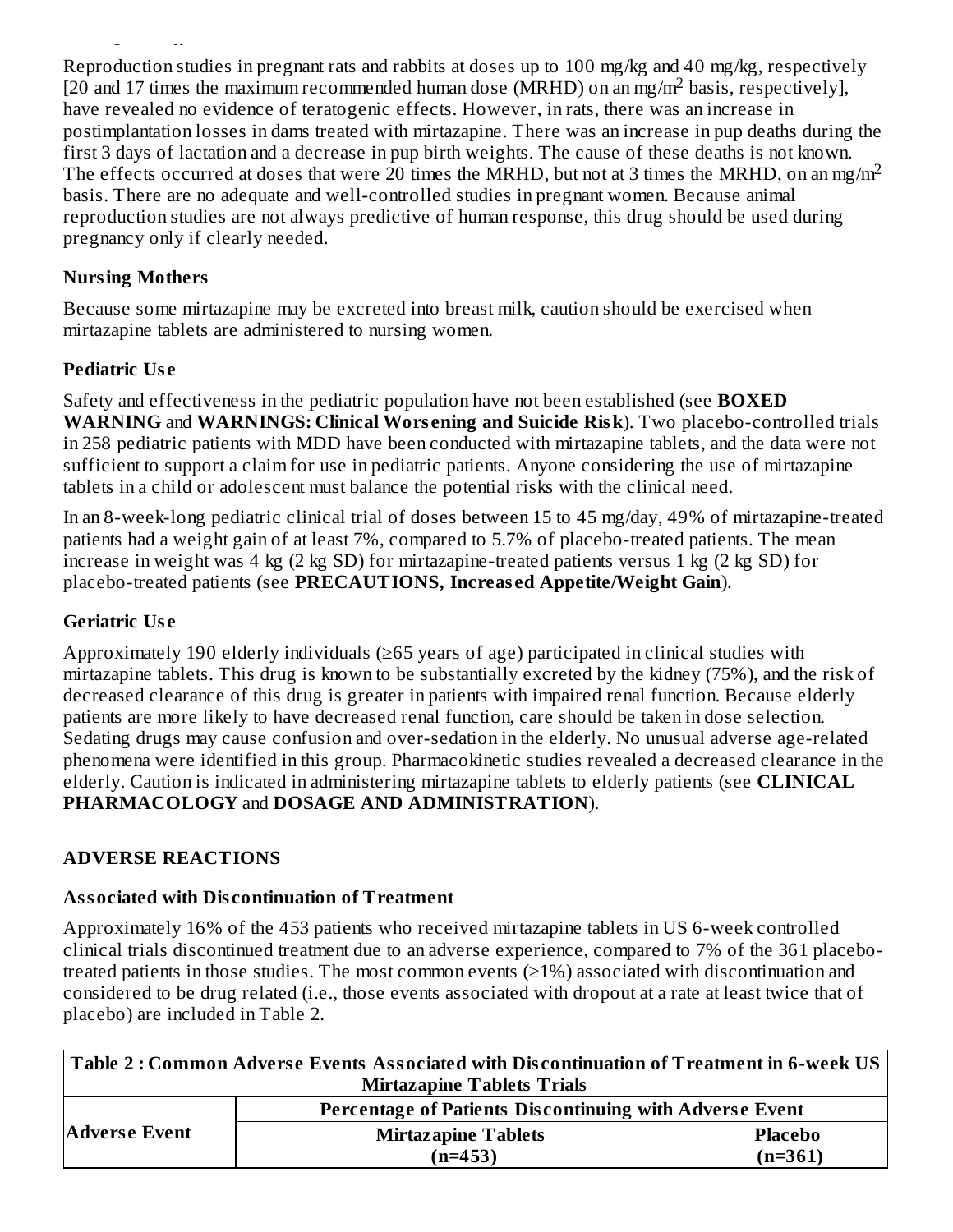| Son<br>. . | $\Lambda$ $\Omega$          | 20 <sub>6</sub><br>$- \cdot -$ |
|------------|-----------------------------|--------------------------------|
| N.         | $-\circ$<br>v<br>-<br>1.J/V | 00.<br>70                      |

#### **Commonly Obs erved Advers e Events in US Controlled Clinical Trials**

The most commonly observed adverse events associated with the use of mirtazapine tablets (incidence of 5% or greater) and not observed at an equivalent incidence among placebo-treated patients (mirtazapine tablets incidence at least twice that for placebo) are listed in Table 3.

| Table 3: Common Treatment-emergent Adverse Events Associated with the Use of Mirtazapine<br><b>Tablets in 6-week US Trials</b> |                                                       |                             |  |  |  |
|--------------------------------------------------------------------------------------------------------------------------------|-------------------------------------------------------|-----------------------------|--|--|--|
|                                                                                                                                | <b>Percentage of Patients Reporting Adverse Event</b> |                             |  |  |  |
| <b>Adverse Event</b>                                                                                                           | <b>Mirtazapine Tablets</b><br>$(n=453)$               | <b>Placebo</b><br>$(n=361)$ |  |  |  |
| Somnolence                                                                                                                     | 54%                                                   | 18%                         |  |  |  |
| <b>Increased Appetite</b>                                                                                                      | 17%                                                   | 2%                          |  |  |  |
| Weight Gain                                                                                                                    | 12%                                                   | 2%                          |  |  |  |
| <b>Dizziness</b>                                                                                                               | 7%                                                    | 3%                          |  |  |  |

#### **Advers e Events Occurring at an Incidence of 1% or More Among Mirtazapine Tablet-treated Patients**

Table 4 enumerates adverse events that occurred at an incidence of 1% or more, and were more frequent than in the placebo group, among mirtazapine tablet-treated patients who participated in shortterm US placebo-controlled trials in which patients were dosed in a range of 5 to 60 mg/day. This table shows the percentage of patients in each group who had at least one episode of an event at some time during their treatment. Reported adverse events were classified using a standard COSTART-based dictionary terminology.

The prescriber should be aware that these figures cannot be used to predict the incidence of side effects in the course of usual medical practice where patient characteristics and other factors differ from those which prevailed in the clinical trials. Similarly, the cited frequencies cannot be compared with figures obtained from other investigations involving different treatments, uses, and investigators. The cited figures, however, do provide the prescribing physician with some basis for estimating the relative contribution of drug and nondrug factors to the side-effect incidence rate in the population studied.

| Table 4: Incidence of Adverse Clinical Experiences $^*$ ( $\geq 1\%$ ) in Short-term US Controlled Studies |                                         |                           |  |  |
|------------------------------------------------------------------------------------------------------------|-----------------------------------------|---------------------------|--|--|
| <b>Body System Adverse Clinical Experience</b>                                                             | <b>Mirtazapine Tablets</b><br>$(n=453)$ | <b>Placebo</b><br>(n=361) |  |  |
| <b>Body as a Whole</b>                                                                                     |                                         |                           |  |  |
| Asthenia                                                                                                   | 8%                                      | 5%                        |  |  |
| Flu Syndrome                                                                                               | 5%                                      | 3%                        |  |  |
| <b>Back Pain</b>                                                                                           | 2%                                      | 1%                        |  |  |
| Diges tive System                                                                                          |                                         |                           |  |  |
| Dry Mouth                                                                                                  | 25%                                     | 15%                       |  |  |
| <b>Increased Appetite</b>                                                                                  | 17%                                     | 2%                        |  |  |
| Constipation                                                                                               | 13%                                     | 7%                        |  |  |
| <b>Metabolic and Nutritional Disorders</b>                                                                 |                                         |                           |  |  |
| Weight Gain                                                                                                | 12%                                     | 2%                        |  |  |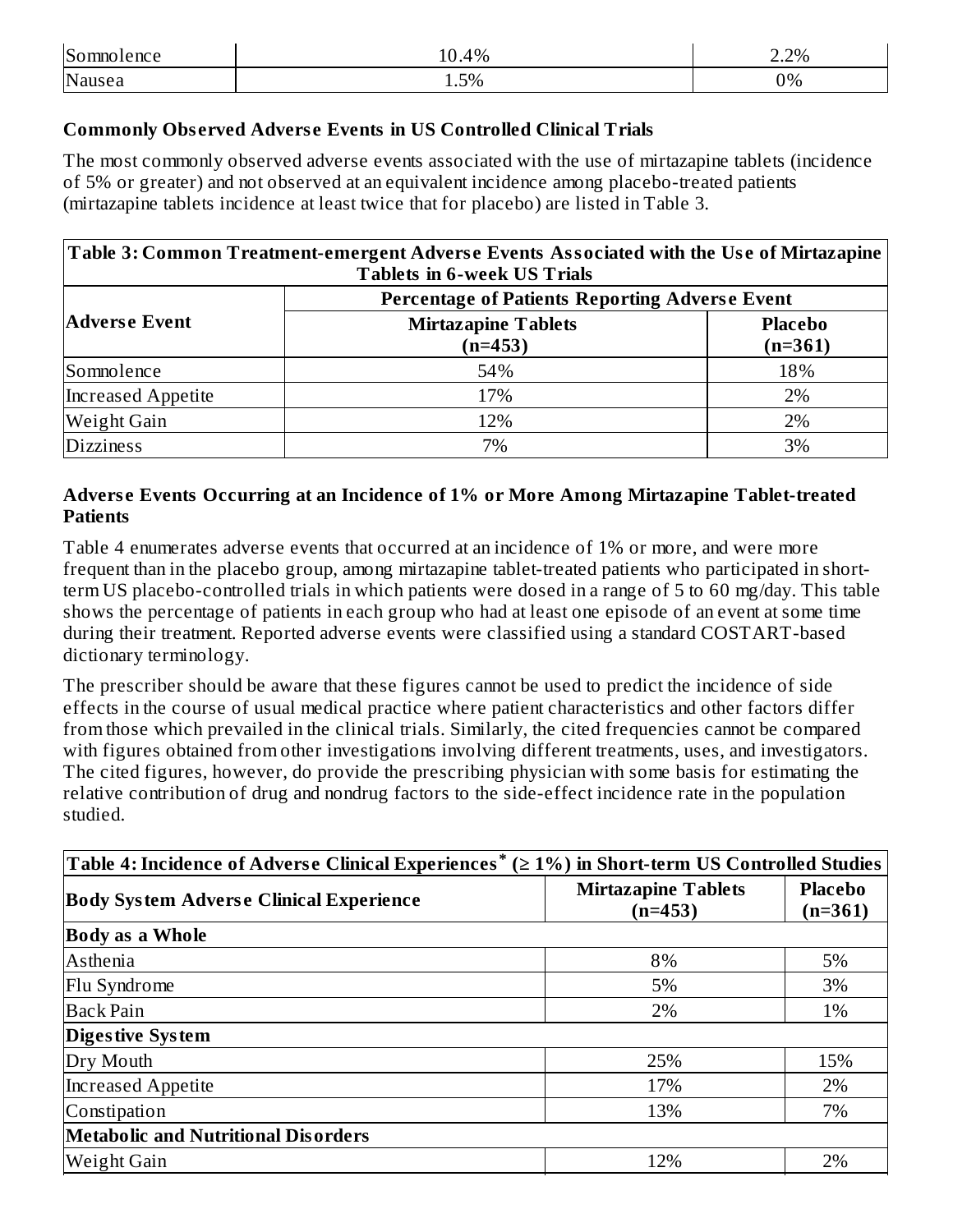| Peripheral Edema          | 2%  | 1%  |
|---------------------------|-----|-----|
| Edema                     | 1%  | 0%  |
| Musculos keletal System   |     |     |
| Myalgia                   | 2%  | 1%  |
| <b>Nervous System</b>     |     |     |
| Somnolence                | 54% | 18% |
| <b>Dizziness</b>          | 7%  | 3%  |
| Abnormal Dreams           | 4%  | 1%  |
| Thinking Abnormal         | 3%  | 1%  |
| Tremor                    | 2%  | 1%  |
| Confusion                 | 2%  | 0%  |
| <b>Respiratory System</b> |     |     |
| Dyspnea                   | 1%  | 0%  |
| <b>Urogenital System</b>  |     |     |
| <b>Urinary Frequency</b>  | 2%  | 1%  |

Events reported by at least 1% of patients treated with mirtazapine tablets are included, except the \* following events, which had an incidence on placebo greater than or equal to mirtazapine tablets: headache, infection, pain, chest pain, palpitation, tachycardia, postural hypotension, nausea, dyspepsia, diarrhea, flatulence, insomnia, nervousness, libido decreased, hypertonia, pharyngitis, rhinitis, sweating, amblyopia, tinnitus, taste perversion.

### **ECG Changes**

The electrocardiograms for 338 patients who received mirtazapine tablets and 261 patients who received placebo in 6-week, placebo-controlled trials were analyzed. Prolongation in QT $_{\rm c}$   $\geq$ 500 msec was not observed among mirtazapine-treated patients; mean change in  $\mathrm{QT_c}$  was +1.6 msec for mirtazapine and -3.1 msec for placebo. Mirtazapine was associated with a mean increase in heart rate of 3.4 bpm, compared to 0.8 bpm for placebo. The clinical significance of these changes is unknown.

The effect of mirtazapine on QTc interval was assessed in a clinical randomized trial with placebo and positive (moxifloxacin) controls involving 54 healthy volunteers using exposure response analysis. This trial showed a positive relationship between mirtazapine concentrations and prolongation of the QTc interval. However, the degree of QT prolongation observed with both 45 mg (therapeutic) and 75 mg (supratherapeutic) doses of mirtazapine was not at a level generally considered to be clinically meaningful.

#### **Other Advers e Events Obs erved During the Premarketing Evaluation of Mirtazapine Tablets**

During its premarketing assessment, multiple doses of mirtazapine tablets were administered to 2796 patients in clinical studies. The conditions and duration of exposure to mirtazapine varied greatly, and included (in overlapping categories) open and double-blind studies, uncontrolled and controlled studies, inpatient and outpatient studies, fixed-dose and titration studies. Untoward events associated with this exposure were recorded by clinical investigators using terminology of their own choosing. Consequently, it is not possible to provide a meaningful estimate of the proportion of individuals experiencing adverse events without first grouping similar types of untoward events into a smaller number of standardized event categories.

In the tabulations that follow, reported adverse events were classified using a standard COSTARTbased dictionary terminology. The frequencies presented, therefore, represent the proportion of the 2796 patients exposed to multiple doses of mirtazapine tablets who experienced an event of the type cited on at least one occasion while receiving mirtazapine tablets. All reported events are included except those already listed in Table 4, those adverse experiences subsumed under COSTART terms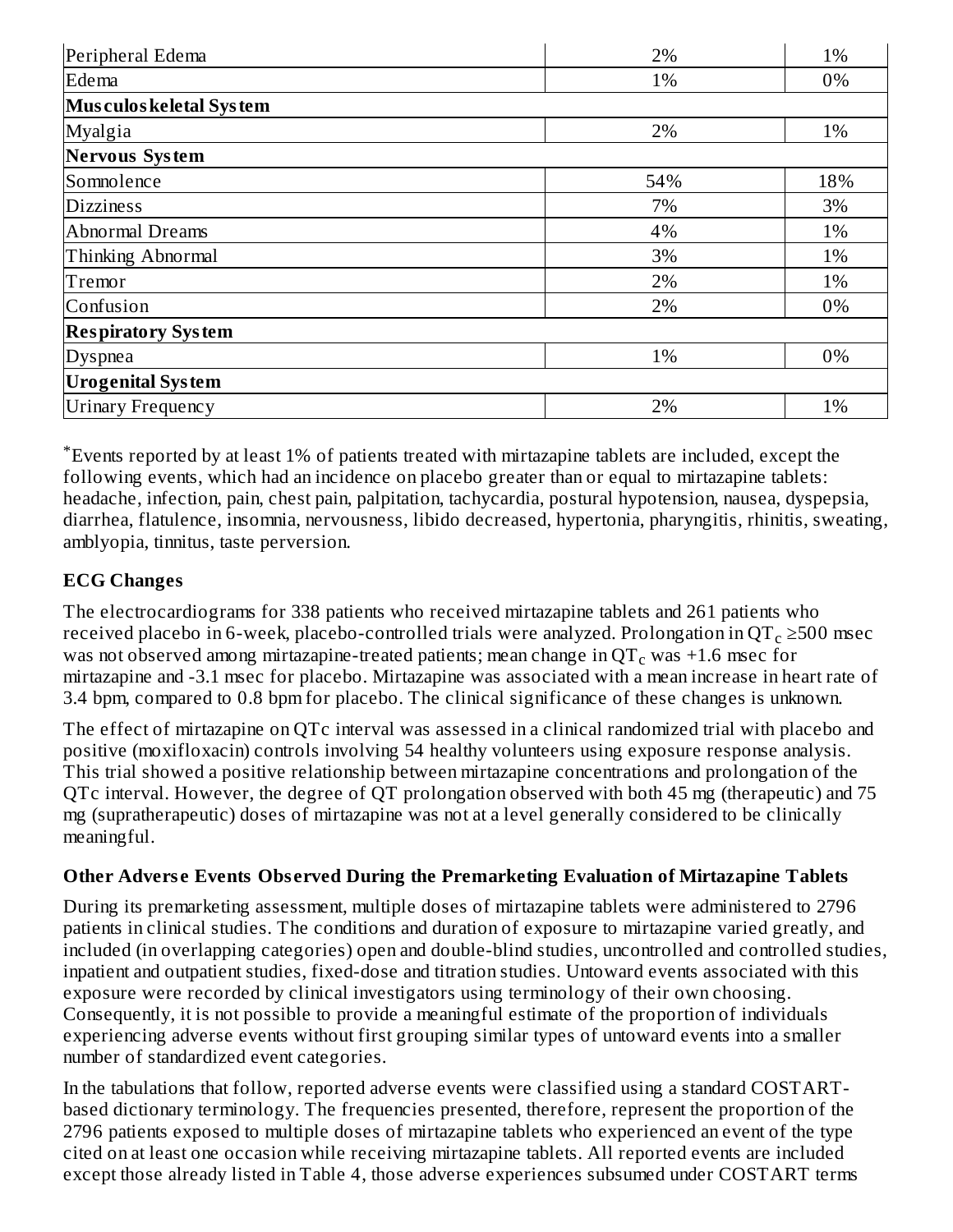that are either overly general or excessively specific so as to be uninformative, and those events for which a drug cause was very remote.

It is important to emphasize that, although the events reported occurred during treatment with mirtazapine tablets, they were not necessarily caused by it.

Events are further categorized by body system and listed in order of decreasing frequency according to the following definitions: frequent adverse events are those occurring on one or more occasions in at least 1/100 patients; infrequent adverse events are those occurring in 1/100 to 1/1,000 patients; rare events are those occurring in fewer than 1/1,000 patients. Only those events not already listed in Table 4 appear in this listing. Events of major clinical importance are also described in the **WARNINGS** and **PRECAUTIONS** sections.

#### *Body as a Whole*

*Frequent:* malaise, abdominal pain, abdominal syndrome acute; *infrequent:* chills, fever, face edema, ulcer, photosensitivity reaction, neck rigidity, neck pain, abdomen enlarged; *rare:* cellulitis, chest pain substernal.

#### *Cardiovascular System*

*Frequent:* hypertension, vasodilatation; *infrequent:* angina pectoris, myocardial infarction, bradycardia, ventricular extrasystoles, syncope, migraine, hypotension; *rare:* atrial arrhythmia, bigeminy, vascular headache, pulmonary embolus, cerebral ischemia, cardiomegaly, phlebitis, left heart failure.

### *Digestive System*

*Frequent:* vomiting, anorexia; *infrequent:* eructation, glossitis, cholecystitis, nausea and vomiting, gum hemorrhage, stomatitis, colitis, liver function tests abnormal; *rare:* tongue discoloration, ulcerative stomatitis, salivary gland enlargement, increased salivation, intestinal obstruction, pancreatitis, aphthous stomatitis, cirrhosis of liver, gastritis, gastroenteritis, oral moniliasis, tongue edema.

#### *Endocrine System*

*Rare:* goiter, hypothyroidism.

#### *Hemic and Lymphatic System*

*Rare:* lymphadenopathy, leukopenia, petechia, anemia, thrombocytopenia, lymphocytosis, pancytopenia.

### *Metabolic and Nutritional Disorders*

*Frequent:* thirst; *infrequent:* dehydration, weight loss; *rare:* gout, SGOT increased, healing abnormal, acid phosphatase increased, SGPT increased, diabetes mellitus, hyponatremia.

#### *Musculoskeletal System*

*Frequent:* myasthenia, arthralgia; *infrequent:* arthritis, tenosynovitis; *rare:* pathologic fracture, osteoporosis fracture, bone pain, myositis, tendon rupture, arthrosis, bursitis.

#### *Nervous System*

*Frequent:* hypesthesia, apathy, depression, hypokinesia, vertigo, twitching, agitation, anxiety, amnesia, hyperkinesia, paresthesia; *infrequent:* ataxia, delirium, delusions, depersonalization, dyskinesia, extrapyramidal syndrome, libido increased, coordination abnormal, dysarthria, hallucinations, manic reaction, neurosis, dystonia, hostility, reflexes increased, emotional lability, euphoria, paranoid reaction; *rare:* aphasia, nystagmus, akathisia (psychomotor restlessness), stupor, dementia, diplopia, drug dependence, paralysis, grand mal convulsion, hypotonia, myoclonus, psychotic depression, withdrawal syndrome, serotonin syndrome.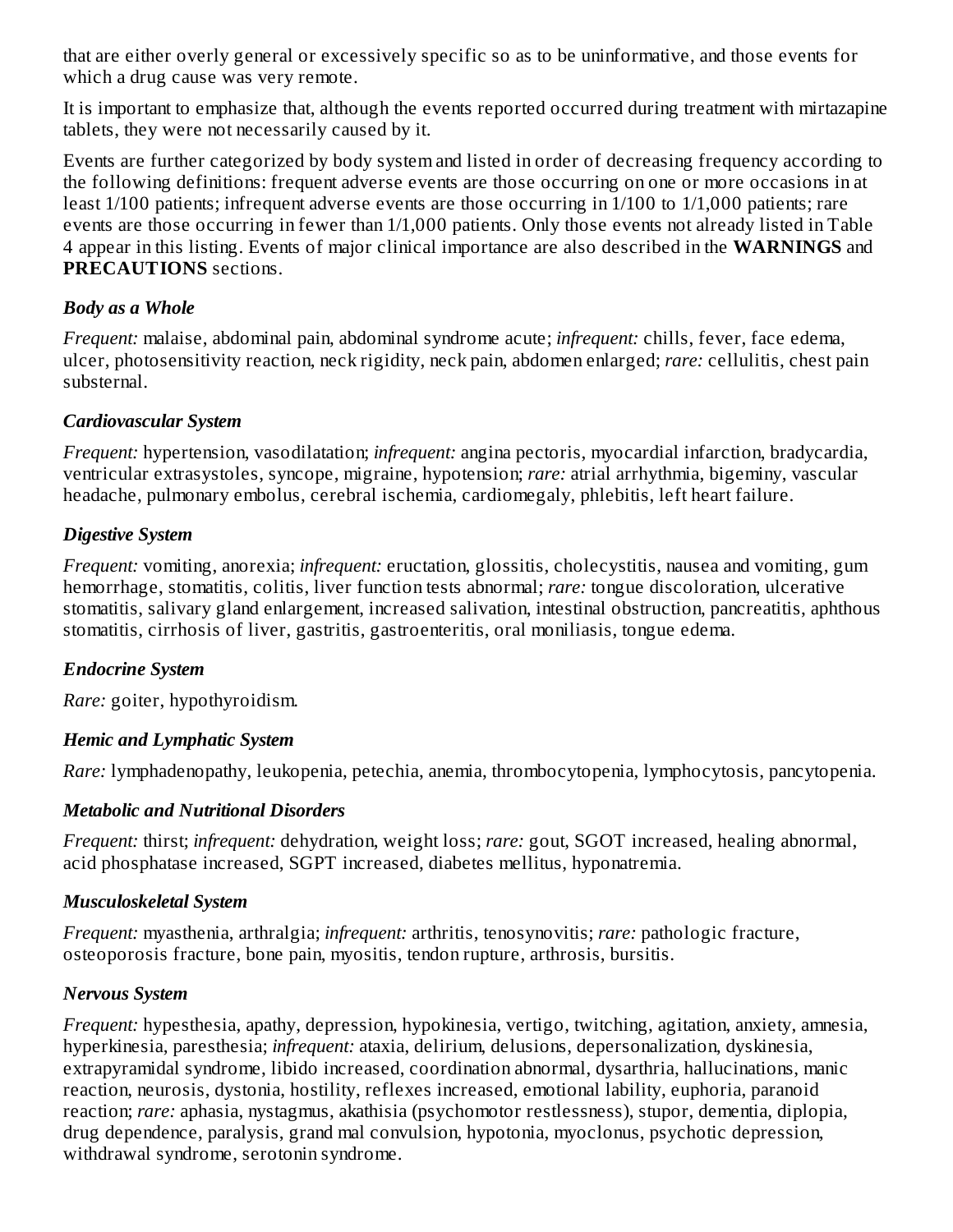#### *Respiratory System*

*Frequent:* cough increased, sinusitis; *infrequent:* epistaxis, bronchitis, asthma, pneumonia; *rare:* asphyxia, laryngitis, pneumothorax, hiccup.

#### *Skin and Appendages*

*Frequent:* pruritus, rash; *infrequent:* acne, exfoliative dermatitis, dry skin, herpes simplex, alopecia; *rare:* urticaria, herpes zoster, skin hypertrophy, seborrhea, skin ulcer.

### *Special Senses*

*Infrequent:* eye pain, abnormality of accommodation, conjunctivitis, deafness, keratoconjunctivitis, lacrimation disorder, angle-closure glaucoma, hyperacusis, ear pain; *rare:* blepharitis, partial transitory deafness, otitis media, taste loss, parosmia.

#### *Urogenital System*

*Frequent:* urinary tract infection; *infrequent:* kidney calculus, cystitis, dysuria, urinary incontinence, urinary retention, vaginitis, hematuria, breast pain, amenorrhea, dysmenorrhea, leukorrhea, impotence; *rare:* polyuria, urethritis, metrorrhagia, menorrhagia, abnormal ejaculation, breast engorgement, breast enlargement, urinary urgency.

### **Other Advers e Events Obs erved During Postmarketing Evaluation of Mirtazapine Tablets**

Adverse events reported since market introduction, which were temporally (but not necessarily causally) related to mirtazapine therapy, include cases of the ventricular arrhythmia Torsades de Pointes. In the majority of these cases, however, concomitant drugs were implicated.

Cases of severe skin reactions, including Stevens-Johnson syndrome, bullous dermatitis, erythema multiforme and toxic epidermal necrolysis have also been reported.

Increased creatine kinase blood levels and rhabdomyolysis have also been reported.

Hyperprolactinemia (and related symptoms, e.g., galactorrhea and gynecomastia) has been reported.

Somnambulism (ambulation and other complex behaviors out of bed) has been reported.

### **DRUG ABUSE AND DEPENDENCE**

#### **Controlled Substance Class**

Mirtazapine tablets are not a controlled substance.

### **Physical and Psychologic Dependence**

Mirtazapine tablets have not been systematically studied in animals or humans for its potential for abuse, tolerance, or physical dependence. While the clinical trials did not reveal any tendency for any drugseeking behavior, these observations were not systematic and it is not possible to predict on the basis of this limited experience the extent to which a CNS-active drug will be misused, diverted and/or abused once marketed. Consequently, patients should be evaluated carefully for history of drug abuse, and such patients should be observed closely for signs of mirtazapine tablets misuse or abuse (e.g., development of tolerance, incrementations of dose, drug-seeking behavior).

### **OVERDOSAGE**

### **Human Experience**

There is very limited experience with mirtazapine tablets overdose. In premarketing clinical studies, there were eight reports of mirtazapine tablets overdose alone or in combination with other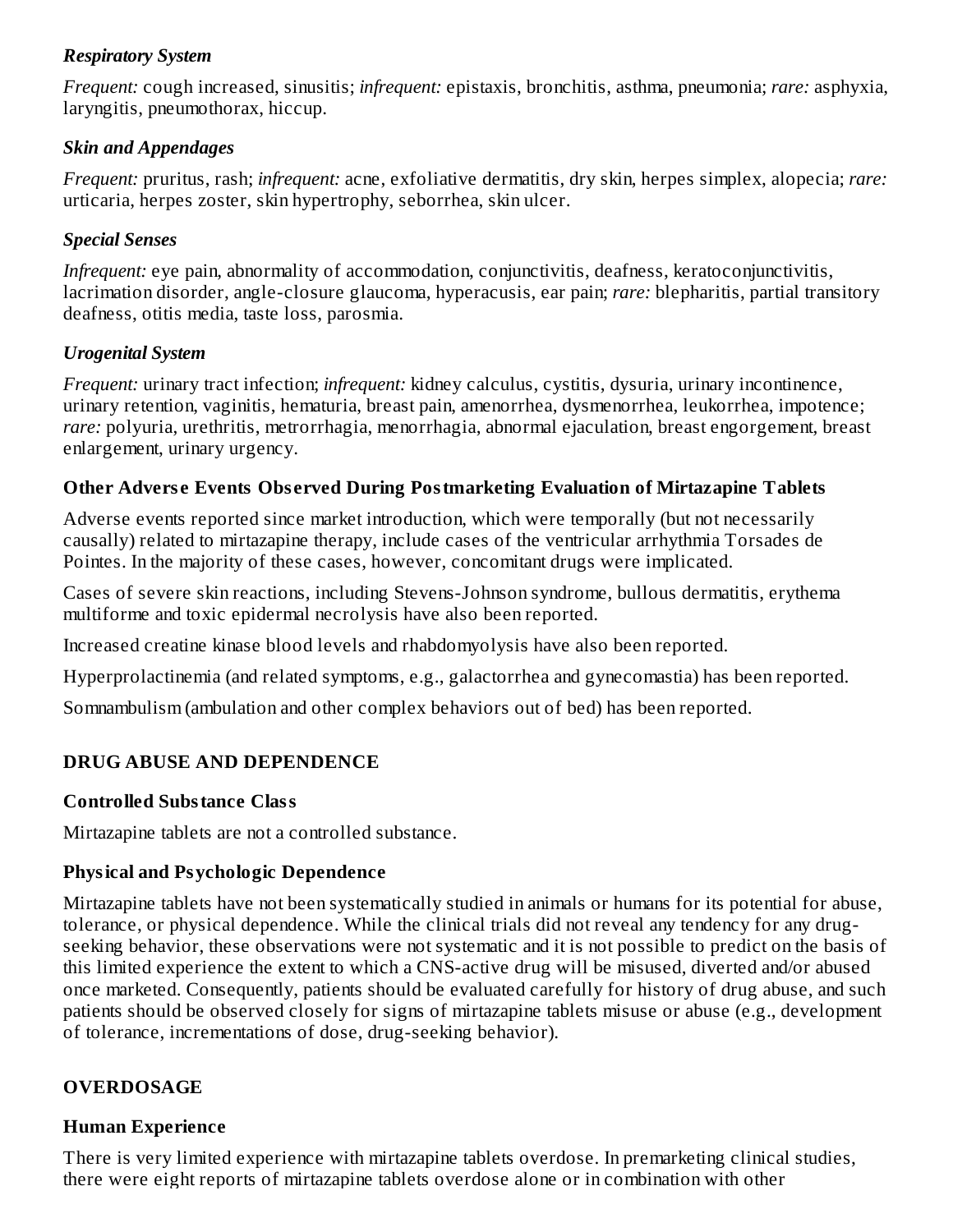there were eight reports of mirtazapine tablets overdose alone or in combination with other pharmacological agents. The only drug overdose death reported while taking mirtazapine tablets was in combination with amitriptyline and chlorprothixene in a non-US clinical study. Based on plasma levels, the mirtazapine tablets dose taken was 30 to 45 mg, while plasma levels of amitriptyline and chlorprothixene were found to be at toxic levels. All other premarketing overdose cases resulted in full recovery. Signs and symptoms reported in association with overdose included disorientation, drowsiness, impaired memory, and tachycardia. There were no reports of ECG abnormalities, coma, or convulsions following overdose with mirtazapine tablets alone.

However, based on postmarketing reports, there is a possibility of more serious outcomes (including fatalities) at dosages much higher than the therapeutic dose, especially with mixed overdoses. In these cases, QT prolongation and Torsades de Pointes have also been reported (see **PRECAUTIONS, Drug Interactions** and **ADVERSE REACTIONS** sections).

### **Overdos e Management**

Treatment should consist of those general measures employed in the management of overdose with any drug effective in the treatment of major depressive disorder. Ensure an adequate airway, oxygenation, and ventilation. Monitor ECG parameters (including cardiac rhythm) and vital signs. General supportive and symptomatic measures are also recommended. Induction of emesis is not recommended. Gastric lavage with a large-bore orogastric tube with appropriate airway protection, if needed, may be indicated if performed soon after ingestion, or in symptomatic patients. Activated charcoal should be administered. There is no experience with the use of forced diuresis, dialysis, hemoperfusion, or exchange transfusion in the treatment of mirtazapine overdosage. No specific antidotes for mirtazapine are known.

In managing overdosage, consider the possibility of multiple-drug involvement. The physician should consider contacting a poison control center for additional information on the treatment of any overdose. Telephone numbers for certified poison control centers are listed in the *Physicians' Desk Reference* (PDR).

### **DOSAGE AND ADMINISTRATION**

### **Initial Treatment**

The recommended starting dose for mirtazapine tablets is 15 mg/day, administered in a single dose, preferably in the evening prior to sleep. In the controlled clinical trials establishing the efficacy of mirtazapine in the treatment of major depressive disorder, the effective dose range was generally 15 to 45 mg/day. While the relationship between dose and satisfactory response in the treatment of major depressive disorder for mirtazapine tablets has not been adequately explored, patients not responding to the initial 15-mg dose may benefit from dose increases up to a maximum of 45 mg/day. Mirtazapine tablets has an elimination half-life of approximately 20 to 40 hours; therefore, dose changes should not be made at intervals of less than one to two weeks in order to allow sufficient time for evaluation of the therapeutic response to a given dose.

### **Elderly and Patients with Renal or Hepatic Impairment**

The clearance of mirtazapine is reduced in elderly patients and in patients with moderate to severe renal or hepatic impairment. Consequently, the prescriber should be aware that plasma mirtazapine levels may be increased in these patient groups, compared to levels observed in younger adults without renal or hepatic impairment (see **PRECAUTIONS** and **CLINICAL PHARMACOLOGY**).

### **Maintenance/Extended Treatment**

It is generally agreed that acute episodes of depression require several months or longer of sustained pharmacological therapy beyond response to the acute episode. Systematic evaluation of mirtazapine tablets has demonstrated that its efficacy in major depressive disorder is maintained for periods of up to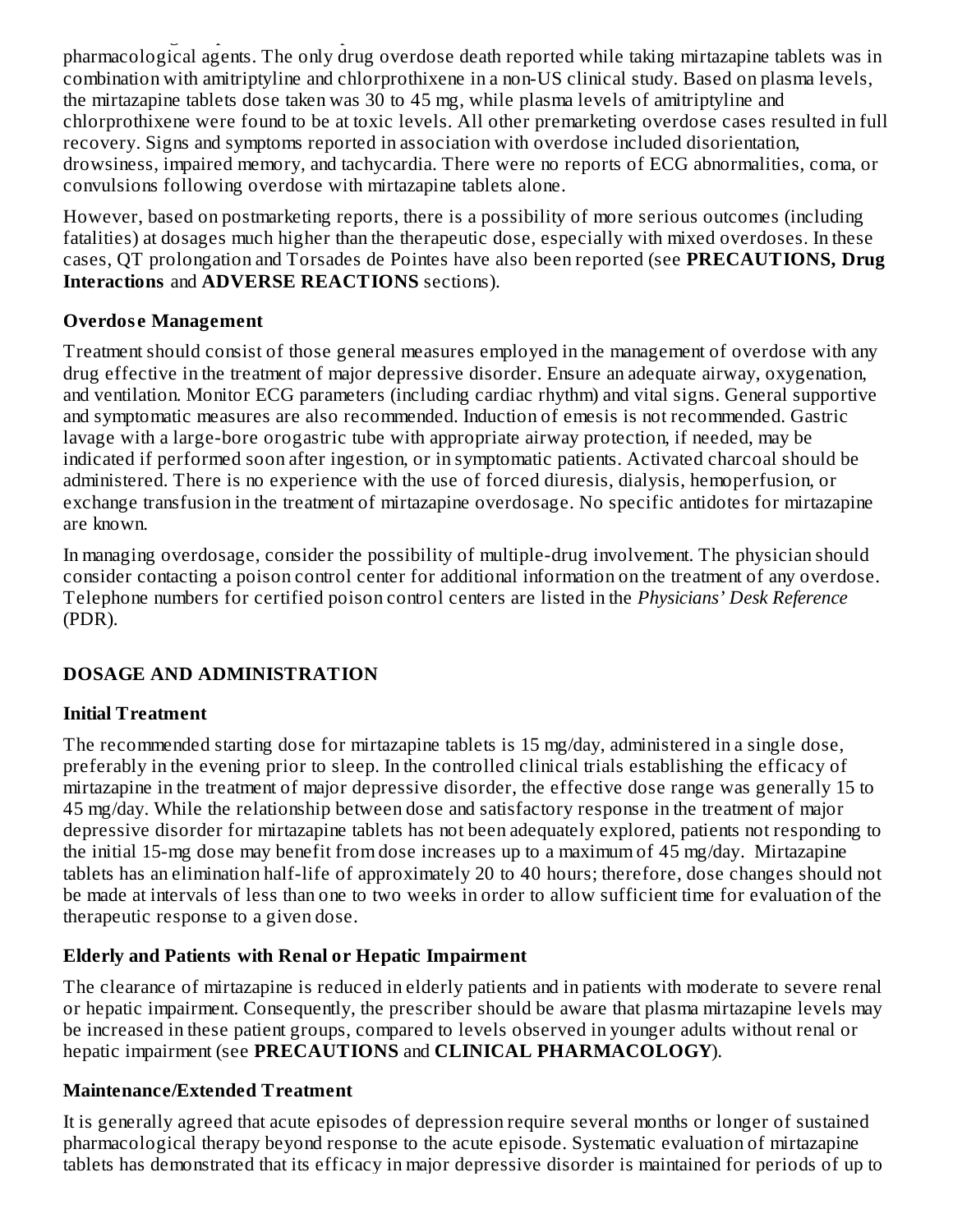40 weeks following 8 to 12 weeks of initial treatment at a dose of 15 to 45 mg/day (see **CLINICAL PHARMACOLOGY**). Based on these limited data, it is unknown whether or not the dose of mirtazapine tablets needed for maintenance treatment is identical to the dose needed to achieve an initial response. Patients should be periodically reassessed to determine the need for maintenance treatment and the appropriate dose for such treatment.

#### **Switching a Patient To or From a Monoamine Oxidas e Inhibitor (MAOI) Intended to Treat Psychiatric Disorders**

At least 14 days should elapse between discontinuation of an MAOI intended to treat psychiatric disorders and initiation of therapy with mirtazapine tablets. Conversely, at least 14 days should be allowed after stopping mirtazapine tablets before starting an MAOI intended to treat psychiatric disorders (see **CONTRAINDICATIONS**).

### **Us e of Mirtazapine Tablets With Other MAOIs, Such as Linezolid or Methylene Blue**

Do not start mirtazapine tablets in a patient who is being treated with linezolid or intravenous methylene blue because there is an increased risk of serotonin syndrome. In a patient who requires more urgent treatment of a psychiatric condition, other interventions, including hospitalization, should be considered (see **CONTRAINDICATIONS**).

In some cases, a patient already receiving therapy with mirtazapine may require urgent treatment with linezolid or intravenous methylene blue. If acceptable alternatives to linezolid or intravenous methylene blue treatment are not available and the potential benefits of linezolid or intravenous methylene blue treatment are judged to outweigh the risks of serotonin syndrome in a particular patient, Mirtazapine tablets should be stopped promptly, and linezolid or intravenous methylene blue can be administered. The patient should be monitored for symptoms of serotonin syndrome for 2 weeks or until 24 hours after the last dose of linezolid or intravenous methylene blue, whichever comes first. Therapy with mirtazapine tablets may be resumed 24 hours after the last dose of linezolid or intravenous methylene blue (see **WARNINGS**).

The risk of administering methylene blue by non-intravenous routes (such as oral tablets or by local injection) or in intravenous doses much lower than 1 mg/kg with mirtazapine tablets is unclear. The clinician should, nevertheless, be aware of the possibility of emergent symptoms of serotonin syndrome with such use (see **WARNINGS**).

### **Dis continuation of Mirtazapine Tablets, USP Treatment**

Symptoms associated with the discontinuation or dose reduction of mirtazapine tablets have been reported. Patients should be monitored for these and other symptoms when discontinuing treatment or during dosage reduction. A gradual reduction in the dose over several weeks, rather than abrupt cessation, is recommended whenever possible. If intolerable symptoms occur following a decrease in the dose or upon discontinuation of treatment, dose titration should be managed on the basis of the patient's clinical response (see **PRECAUTIONS** and **ADVERSE REACTIONS**).

### **Information for Patients**

Patients should be advised that taking mirtazapine tablets can cause mild pupillary dilation, which in susceptible individuals, can lead to an episode of angle-closure glaucoma. Pre-existing glaucoma is almost always open-angle glaucoma because angle-closure glaucoma, when diagnosed, can be treated definitively with iridectomy. Open-angle glaucoma is not a risk factor for angle-closure glaucoma. Patients may wish to be examined to determine whether they are susceptible to angle-closure, and have a prophylactic procedure (e.g., iridectomy), if they are susceptible.

## **HOW SUPPLIED**

Mirtazapine Tablets, USP 15 mg are available for oral administration as pale yellow, oval-shaped,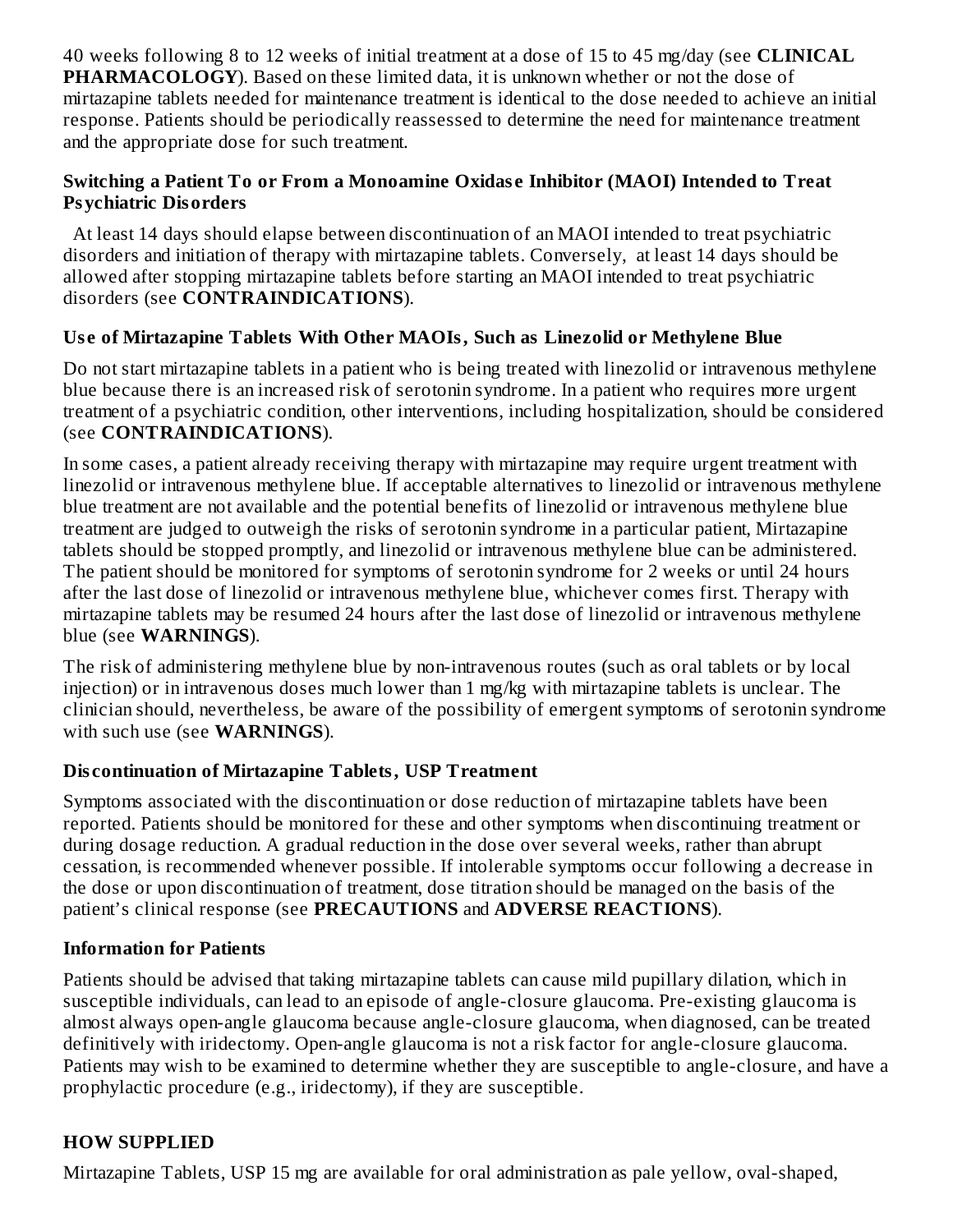scored, film-coated tablets imprinted "APO" on one side and "MI" bisect "15" on the other side. They are supplied as follows:

Bottles of 30 NDC 60505-0247-1

Bottles of 100 NDC 60505-0247-3

Bottles of 500 NDC 60505-0247-5

Bottles of 1,000 NDC 60505-0247-8

Mirtazapine Tablets, USP 30 mg are available for oral administration as light pink, oval-shaped, scored, film-coated tablets imprinted "APO" on one side and "MI" bisect "30" on the other side. They are supplied as follows:

Bottles of 30 NDC 60505-0248-1

Bottles of 100 NDC 60505-0248-3

Bottles of 500 NDC 60505-0248-5

Bottles of 1,000 NDC 60505-0248-8

Mirtazapine Tablets, USP 45 mg are available for oral administration as white to off-white, ovalshaped, unscored, film-coated tablets imprinted "APO" on one side and "MI-45" on the other side. They are supplied as follows:

Bottles of 30 NDC 60505-0249-1

Bottles of 100 NDC 60505-0249-3

Bottles of 500 NDC 60505-0249-5

Bottles of 1,000 NDC 60505-0249-8

Store at 20° to 25°C (68° to 77°F); excursions permitted from 15° to 30°C (59° to 86°F) [see USP Controlled Room Temperature]

Protect from light and moisture.

#### **APOTEX INC. MIRTAZAPINE TABLETS, USP 15 mg, 30 mg and 45 mg**

| <b>Manufactured by</b> | <b>Manufactured for</b> |  |  |
|------------------------|-------------------------|--|--|
| Apotex Inc.            | Apotex Corp.            |  |  |
| Toronto, Ontario       | Weston, Florida         |  |  |
| Canada M9L 1T9         | 33326                   |  |  |
|                        |                         |  |  |

Revised: september 2019

Rev. 13

#### **MEDICATION GUIDE**

**Mirtazapine Tablets, USP** (mir taz' a peen)

#### **What is the most important information I should know about mirtazapine tablets, USP?**

Mirtazapine tablets and other antidepressant medicines may cause serious side effects, including:

#### **1. Suicidal thoughts or actions:**

**Mirtazapine tablets and other antidepressant medicines may increas e suicidal thoughts or actions in some children, teenagers, or young adults within the first few months of treatment**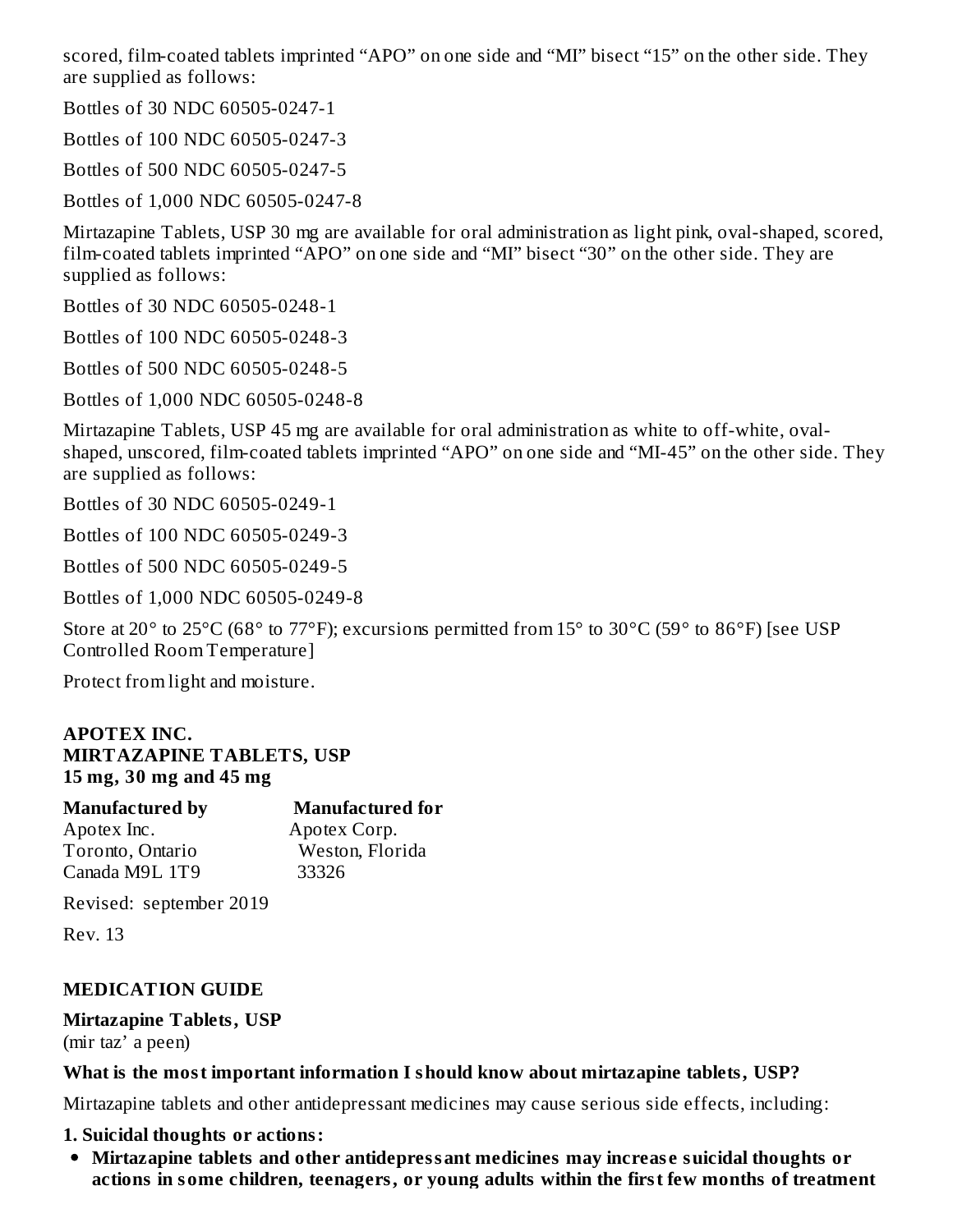#### **actions in some children, teenagers, or young adults within the first few months of treatment or when the dos e is changed.**

- Depression or other serious mental illnesses are the most important causes of suicidal thoughts or actions.
- Watch for these changes and call your healthcare provider right away if you notice:
	- New or sudden changes in mood, behavior, actions, thoughts, or feelings, especially if severe.
	- Pay particular attention to such changes when mirtazapine tablets are started or when the dose is changed.

Keep all follow-up visits with your healthcare provider and call between visits if you are worried about symptoms.

#### **Call your healthcare provider right away if you have any of the following symptoms, or call 911 if an emergency, especially if they are new, wors e, or worry you:**

- attempts to commit suicide
- acting on dangerous impulses
- acting aggressive or violent
- thoughts about suicide or dying
- new or worse depression
- new or worse anxiety or panic attacks
- feeling agitated, restless, angry or irritable
- trouble sleeping
- an increase in activity or talking more than what is normal for you
- other unusual changes in behavior or mood

### **Call your healthcare provider right away if you have any of the following symptoms, or call 911 if an emergency. Mirtazapine tablets may be associated with thes e s erious side effects:**

### **2. Manic episodes:**

- greatly increased energy
- severe trouble sleeping
- racing thoughts
- reckless behavior
- unusually grand ideas
- excessive happiness or irritability
- talking more or faster than usual

**3. Decreas ed White Blood Cells** called neutrophils, which are needed to fight infections. Tell your doctor if you have any indication of infection such as fever, chills, sore throat, or mouth or nose sores, especially symptoms which are flu-like.

#### **4. Serotonin Syndrome. This condition can be life-threatening and may include:**

- agitation, hallucinations, coma or other changes in mental status
- coordination problems or muscle twitching (overactive reflexes)
- racing heartbeat, high or low blood pressure
- sweating or fever
- nausea, vomiting, or diarrhea
- muscle rigidity

### **5. Visual problems**

- $\bullet$  eye pain
- changes in vision
- swelling or redness in or around the eye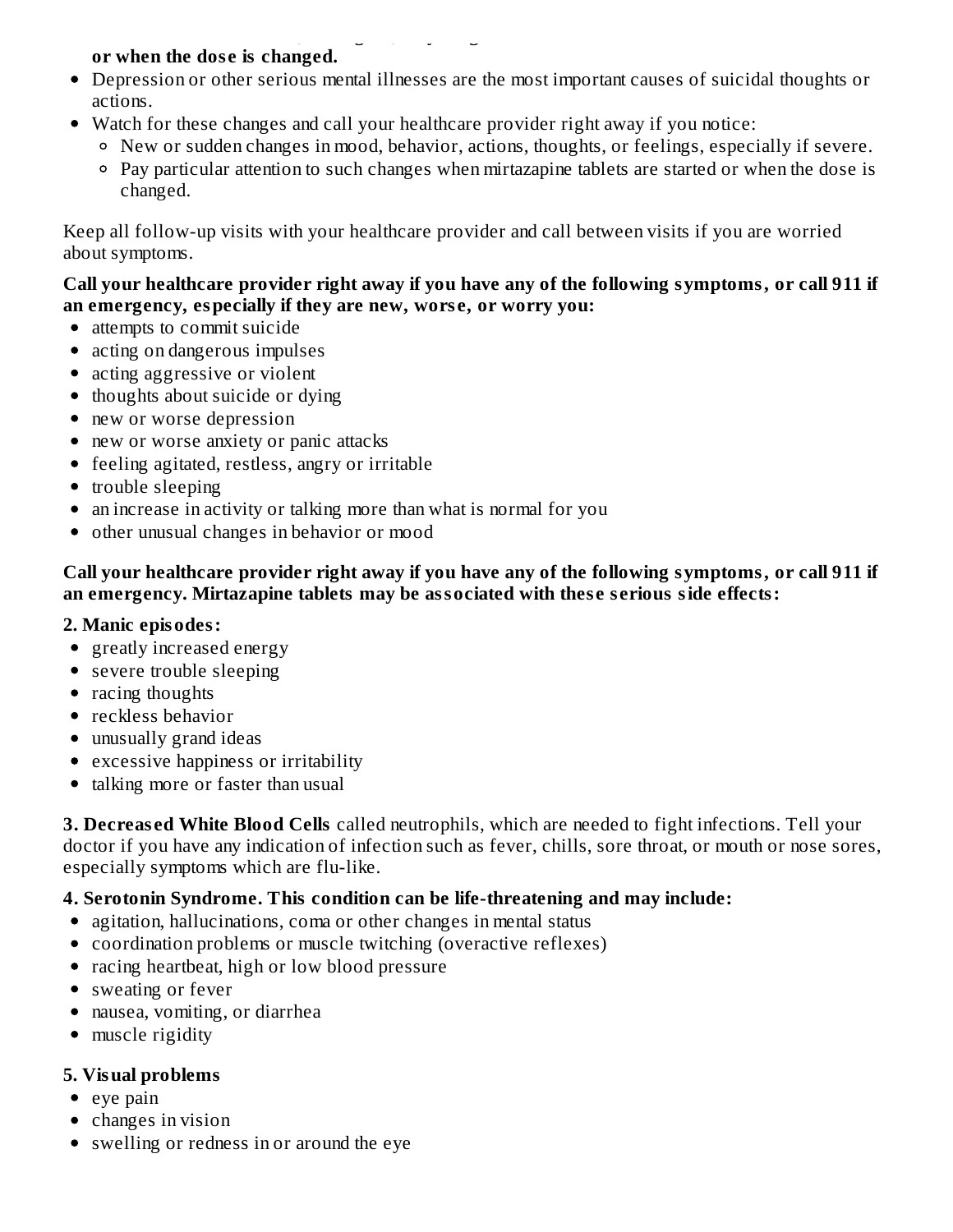Only some people are at risk for these problems. You may want to undergo an eye examination to see if you are at risk and receive preventative treatment if you are.

### **6. Seizures**

**7. Low salt (sodium) levels in the blood.** Elderly people may be at greater risk for this. Symptoms may include:

- headache
- weakness or feeling unsteady
- confusion, problems concentrating or thinking or memory problems

**8. Sleepiness.** It is best to take **mirtazapine tablets** close to bedtime.

**9. Severe skin reactions:** Call your doctor right away if you have any or all of the following symptoms:

- severe rash with skin swelling (including on the palms of the hands and soles of the feet)
- painful reddening of the skin, blisters, or ulcers on the body or in the mouth

### **10. Severe allergic reactions: trouble breathing, swelling of the face, tongue, eyes or mouth**

rash, itchy welts (hives) or blisters, alone or with fever or joint pain

**11. Increas es in appetite or weight.** Children and adolescents should have height and weight monitored during treatment.

### **12. Increas ed cholesterol and triglyceride levels in your blood**

**Do not stop mirtazapine tablets without first talking to your healthcare provider**. Stopping mirtazapine tablets too quickly may cause potentially serious symptoms including:

- dizziness
- abnormal dreams
- agitation
- anxiety
- fatigue
- confusion
- headache
- shaking
- $\bullet$  tingling sensation
- nausea, vomiting
- sweating

## **What are Mirtazapine Tablets?**

Mirtazapine tablets are a prescription medicine used to treat depression. It is important to talk with your healthcare provider about the risks of treating depression and also the risks of not treating it. You should discuss all treatment choices with your healthcare provider.

Talk to your healthcare provider if you do not think that your condition is getting better with mirtazapine tablets treatment.

### **Who should not take mirtazapine tablets?**

Do not take mirtazapine tablets:

- if you are allergic to mirtazapine or any of the ingredients in mirtazapine tablets. See the end of this Medication Guide for a complete list of ingredients in mirtazapine tablets.
- if you take a monoamine oxidase inhibitor (MAOI). Ask your healthcare provider or pharmacist if you are not sure if you take an MAOI, including the antibiotic linezolid.
- Do not take an MAOI within 2 weeks of stopping mirtazapine tablets unless directed to do so by your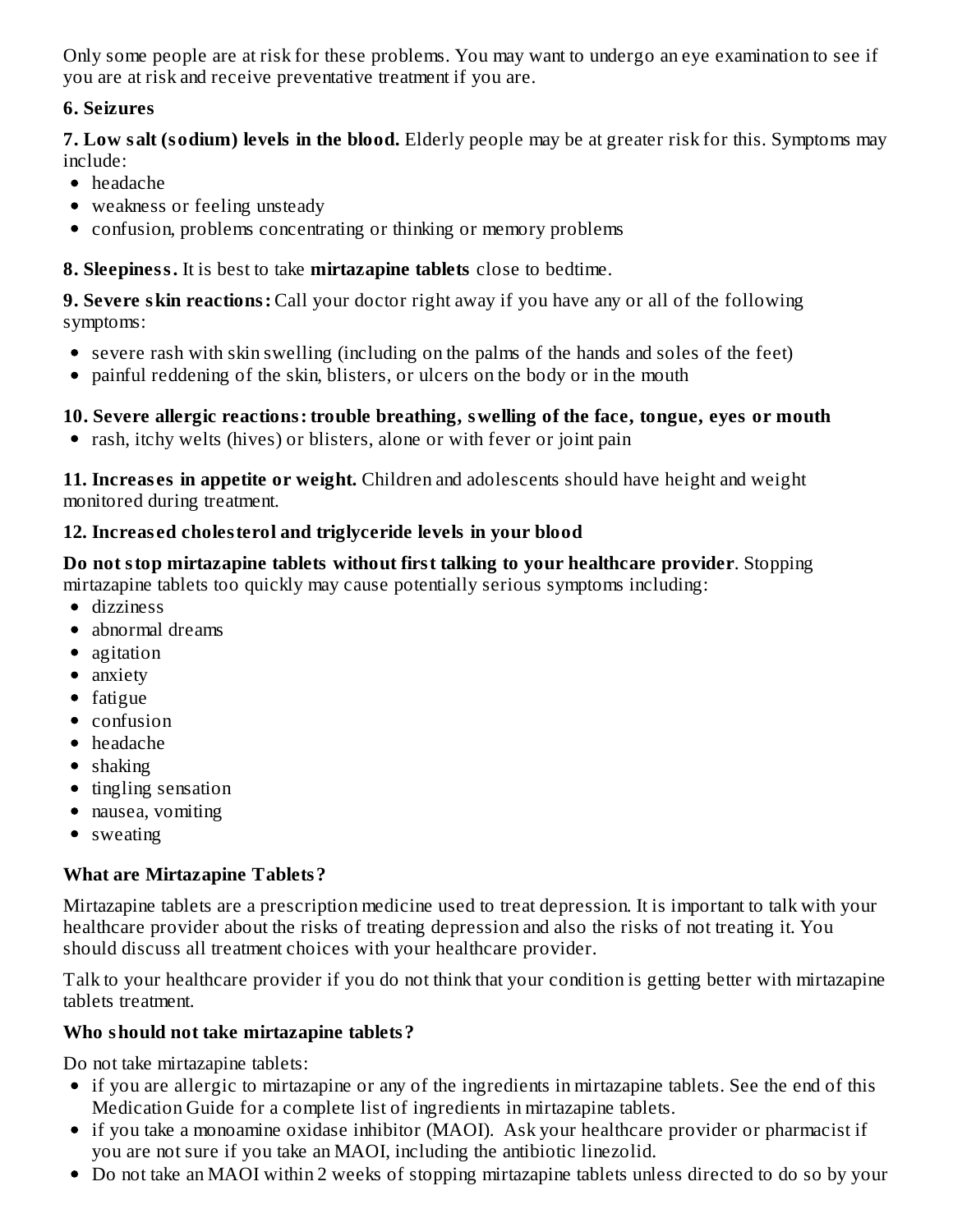healthcare provider.

Do not start mirtazapine tablets if you stopped taking an MAOI in the last 2 weeks unless directed to do so by your healthcare provider.

#### People who take mirtazapine tablets close in time to an MAOI may have serious or even life**threatening side effects. Get medical help** right away if you have **any** of these symptoms:

- high fever
- uncontrolled muscle spasms
- stiff muscles
- rapid changes in heart rate or blood pressure
- confusion
- loss of consciousness (pass out)

### **What should I tell my healthcare provider before taking mirtazapine tablets?**

Before you take mirtazapine tablets, tell your healthcare provider about all of your medical conditions, including if you:

- are taking certain drugs such as:
	- Triptans used to treat migraine headache
	- Medicines used to treat mood, anxiety, psychotic or thought disorders, including tricyclics, lithium, SSRIs, SNRIs, or antipsychotics
	- Tramadol used to treat pain
	- Over-the-counter supplements such as tryptophan or St. John's wort
	- Phenytoin, carbamazepine, or rifampicin (these drugs can decrease your blood level of mirtazapine tablets)
	- Cimetidine or ketoconazole (these drugs can increase your blood level of mirtazapine tablets)
	- Medicines that may affect your hearts rhythm (such as certain antibiotics and some antipsychotics)
- have or had:
	- liver problems
	- $\circ$  kidney problems
	- heart problems or certain conditions that may change your heart rhythm
	- seizures or convulsions
	- bipolar disorder or mania
	- a tendency to get dizzy or faint
- are pregnant or plan to become pregnant. It is not known if mirtazapine tablets will harm your unborn baby. Talk to your healthcare provider about the benefits and risks of treating depression during pregnancy
- are breastfeeding or plan to breastfeed. Some mirtazapine may pass into your breast milk. Talk to  $\bullet$ your healthcare provider about the best way to feed your baby while taking mirtazapine tablets

**Tell your healthcare provider about all the medicines that you take,** including prescription and over-the-counter medicines, vitamins, and herbal supplements. Mirtazapine tablets and some medicines may interact with each other, may not work as well, or may cause serious side effects.

Your healthcare provider or pharmacist can tell you if it is safe to take mirtazapine tablets with your other medicines. Do not start or stop any medicine while taking mirtazapine tablets without talking to your healthcare provider first. If you take mirtazapine tablets, you should not take any other medicines that contain mirtazapine including mirtazapine tablets SolTab.

## **How should I take mirtazapine tablets?**

Take mirtazapine tablets exactly as prescribed. Your healthcare provider may need to change the dose of mirtazapine tablets until it is the right dose for you.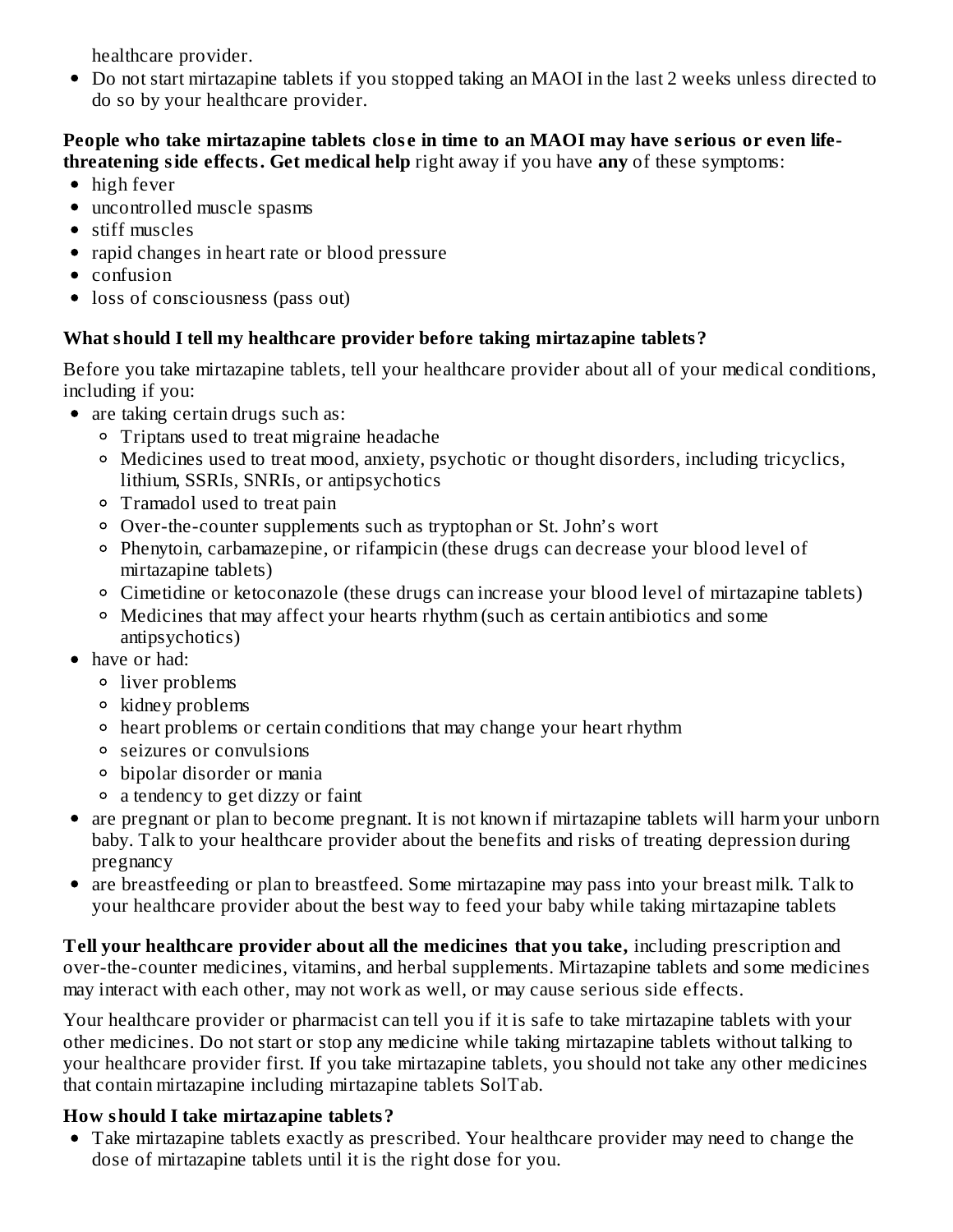- Take mirtazapine tablets at the same time each day, preferably in the evening at bedtime.
- Swallow mirtazapine tablets as directed.
- It is common for antidepressant medicines such as mirtazapine tablets to take up to a few weeks before you start to feel better. Do not stop taking mirtazapine tablets if you do not feel results right away.
- Do not stop taking or change the dose of mirtazapine tablets without first talking to your doctor, even if you feel better.
- Mirtazapine tablets may be taken with or without food.
- If you miss a dose of mirtazapine tablets, take the missed dose as soon as you remember. If it is almost time for the next dose, skip the missed dose and take your next dose at the regular time. Do not take two doses of mirtazapine tablets at the same time.
- If you take too much mirtazapine tablets, call your healthcare provider or poison control center right away, or get emergency treatment. The signs of an overdose of mirtazapine tablets (without other medicines or alcohol) include:
	- confusion,
	- drowsiness
	- memory problems
	- increased heart rate.

The symptoms of a possible overdose may include changes to your heart rhythm (fast, irregular heartbeat) or fainting, which could be symptoms of a life-threatening condition known as Torsades de Pointes.

### **What should I avoid while taking mirtazapine tablets?**

- Mirtazapine tablets can cause sleepiness or may affect your ability to make decisions, think clearly, or react quickly. You should not drive, operate heavy machinery, or do other dangerous activities until you know how mirtazapine tablets affect you.
- Avoid drinking alcohol or taking diazepam (a medicine used for anxiety, insomnia and seizures, for example) or similar medicines while taking mirtazapine tablets. If you are uncertain about whether certain medication can be taken with mirtazapine tablets, please discuss with your doctor.

#### **What are the possible side effects of mirtazapine tablets?**

Mirtazapine tablets may cause serious side effects:

See "What is the most important information I should know about mirtazapine tablets?"

The most common side effects of mirtazapine tablets include:

- sleepiness
- increased appetite
- weight gain
- abnormal dreams
- constipation
- dizziness
- dry mouth

These are not all the possible side effects of mirtazepine tablets.

### **Call your doctor for medical advice about side effects. You may report side effects to the FDA at 1-800-FDA-1088.**

### **How should I store mirtazapine tablets, USP?**

- Store mirtazapine tablets at room temperature between 68°F to 77°F (20°C to 25°C).
- Keep mirtazapine tablets away from light.
- Keep mirtazapine tablets bottle closed tightly.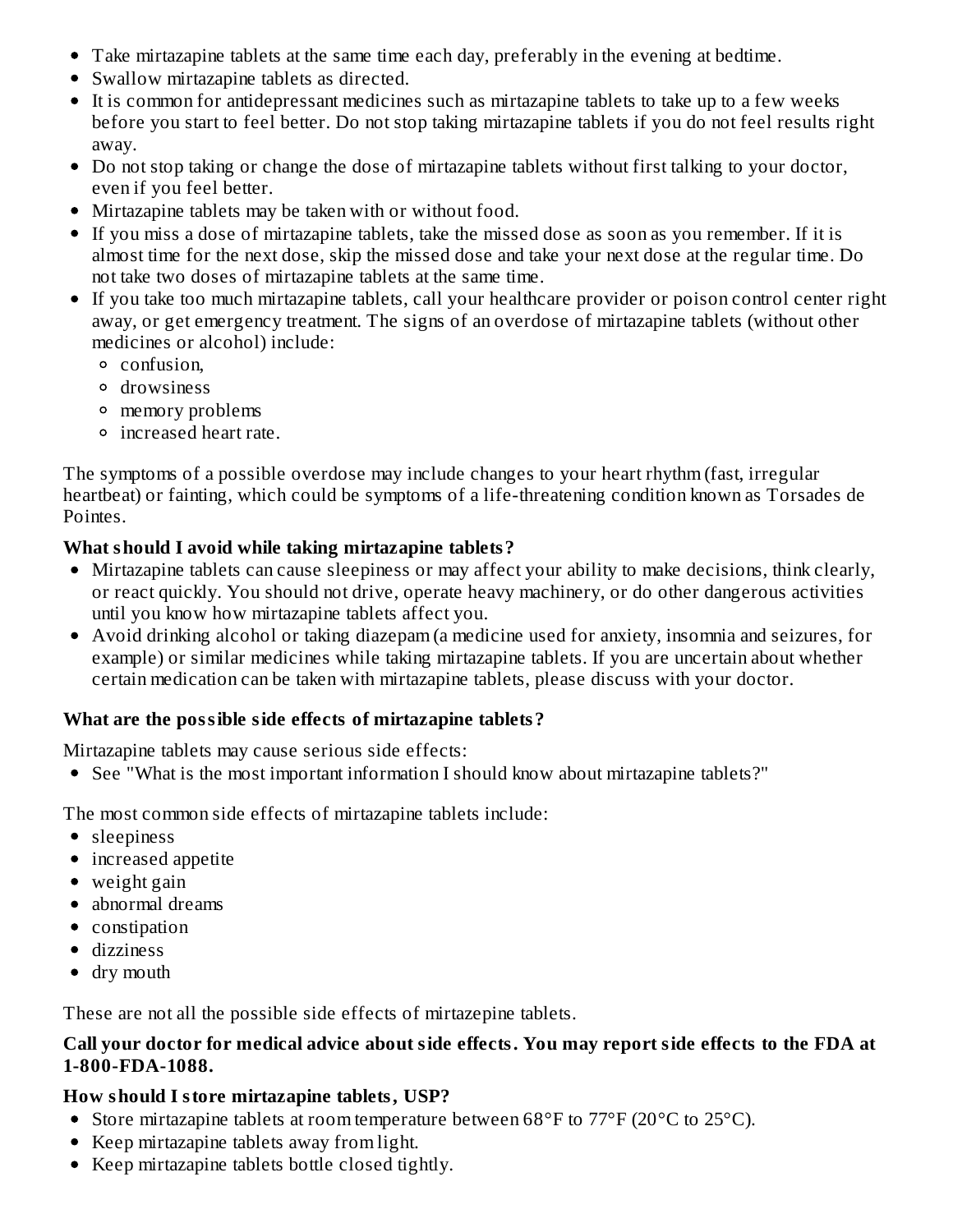#### **Keep mirtazapine tablets, USP and all medicines out of the reach of children.**

#### **General information about the safe and effective us e of mirtazapine tablets, USP.**

Medicines are sometimes prescribed for purposes other than those listed in a Medication Guide. Do not use mirtazapine tablets for a condition for which it was not prescribed. Do not give mirtazapine tablets to other people, even if they have the same symptoms that you have. It may harm them.

You can ask your pharmacist or healthcare provider for information about mirtazapine tablets that is written for healthcare professionals.

#### **What are the ingredients in mirtazapine tablets, USP?**

Active ingredient: mirtazapine.

Inactive ingredients:

- **15mg tablets:** Croscarmellose sodium, hydroxypropyl cellulose, hypromellose, lactose monohydrate, magnesium stearate, microcrystalline cellulose, polyethylene glycol, titanium dioxide and iron oxide yellow.
- **30mg tablets:** Croscarmellose sodium, hydroxypropyl cellulose, hypromellose, lactose monohydrate, magnesium stearate, microcrystalline cellulose, polyethylene glycol, titanium dioxide, iron oxide yellow and iron oxide red.
- **45mg tablets:** Croscarmellose sodium, hydroxypropyl cellulose, hypromellose, lactose monohydrate, magnesium stearate, microcrystalline cellulose, polyethylene glycol and titanium dioxide.

For more information about mirtazapine tablets call 1-800-706-5575.

This Medication Guide has been approved by the U.S. Food and Drug Administration.

#### **APOTEX INC. MIRTAZAPINE TABLETS, USP 15 mg, 30 mg and 45 mg**

| <b>Manufactured for</b> |  |  |
|-------------------------|--|--|
| Apotex Corp.            |  |  |
| Weston, Florida         |  |  |
| 33326                   |  |  |
|                         |  |  |

Revised: September 2019

#### **Repackaging Information**

Please reference the *How Supplied* section listed above for a description of individual tablets. This drug product has been received by Aphena Pharma - TN in a manufacturer or distributor packaged configuration and repackaged in full compliance with all applicable cGMP regulations. The package configurations available from Aphena are listed below:

| Count | $15 \,\mathrm{mg}$ |
|-------|--------------------|
| 15    | 71610-369-15       |
| 90    | 71610-369-60       |

Store between 20°-25°C (68°-77°F). See USP Controlled Room Temperature. Dispense in a tight lightresistant container as defined by USP. Keep this and all drugs out of the reach of children.

Repackaged by: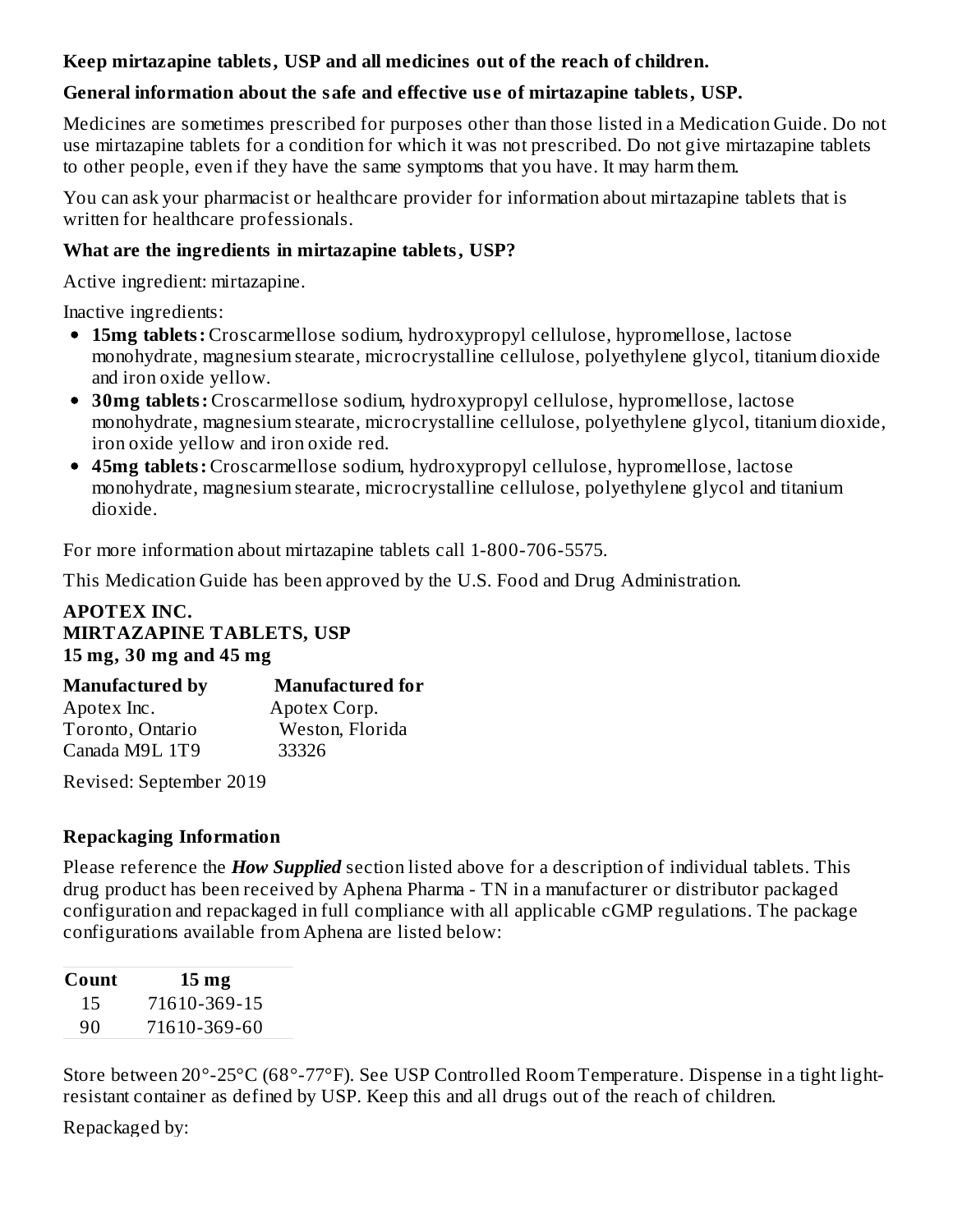

Cookeville, TN 38506

20191205JH

### **PRINCIPAL DISPLAY PANEL - 15 mg**

NDC 71610-369 - Mirtazapine, USP 15 mg Tablets - Rx Only



| <b>MIRTAZAPINE</b>                                                                   |                         |  |                                                  |          |
|--------------------------------------------------------------------------------------|-------------------------|--|--------------------------------------------------|----------|
| mirtazapine tablet, film coated                                                      |                         |  |                                                  |          |
|                                                                                      |                         |  |                                                  |          |
| <b>Product Information</b>                                                           |                         |  |                                                  |          |
| Product Type                                                                         | HUMAN PRESCRIPTION DRUG |  | Item Code (Source) NDC:71610-369(NDC:60505-0247) |          |
| <b>Route of Administration</b>                                                       | ORAL                    |  |                                                  |          |
|                                                                                      |                         |  |                                                  |          |
|                                                                                      |                         |  |                                                  |          |
| <b>Active Ingredient/Active Moiety</b>                                               |                         |  |                                                  |          |
|                                                                                      | <b>Ingredient Name</b>  |  | <b>Basis of Strength</b>                         | Strength |
| MIRTAZAPINE (UNII: A051Q2099Q) (MIRTAZAPINE - UNII:A051Q2099Q)<br><b>MIRTAZAPINE</b> |                         |  | 15 <sub>mg</sub>                                 |          |
|                                                                                      |                         |  |                                                  |          |
| <b>Inactive Ingredients</b>                                                          |                         |  |                                                  |          |
|                                                                                      | <b>Ingredient Name</b>  |  |                                                  | Strength |
| CROSCARMELLOSE SODIUM (UNII: M28OL1HH48)                                             |                         |  |                                                  |          |
| HYDRO XYPROPYL CELLULOSE (1600000 WAMW) (UNII: RFW2ET671P)                           |                         |  |                                                  |          |
| HYPROMELLOSES (UNII: 3NXW29V3WO)                                                     |                         |  |                                                  |          |
| LACTOSE MONOHYDRATE (UNII: EWQ57Q8I5X)                                               |                         |  |                                                  |          |
| MAGNESIUM STEARATE (UNII: 70097M6I30)                                                |                         |  |                                                  |          |
| CELLULOSE, MICRO CRYSTALLINE (UNII: OP1R32D61U)                                      |                         |  |                                                  |          |